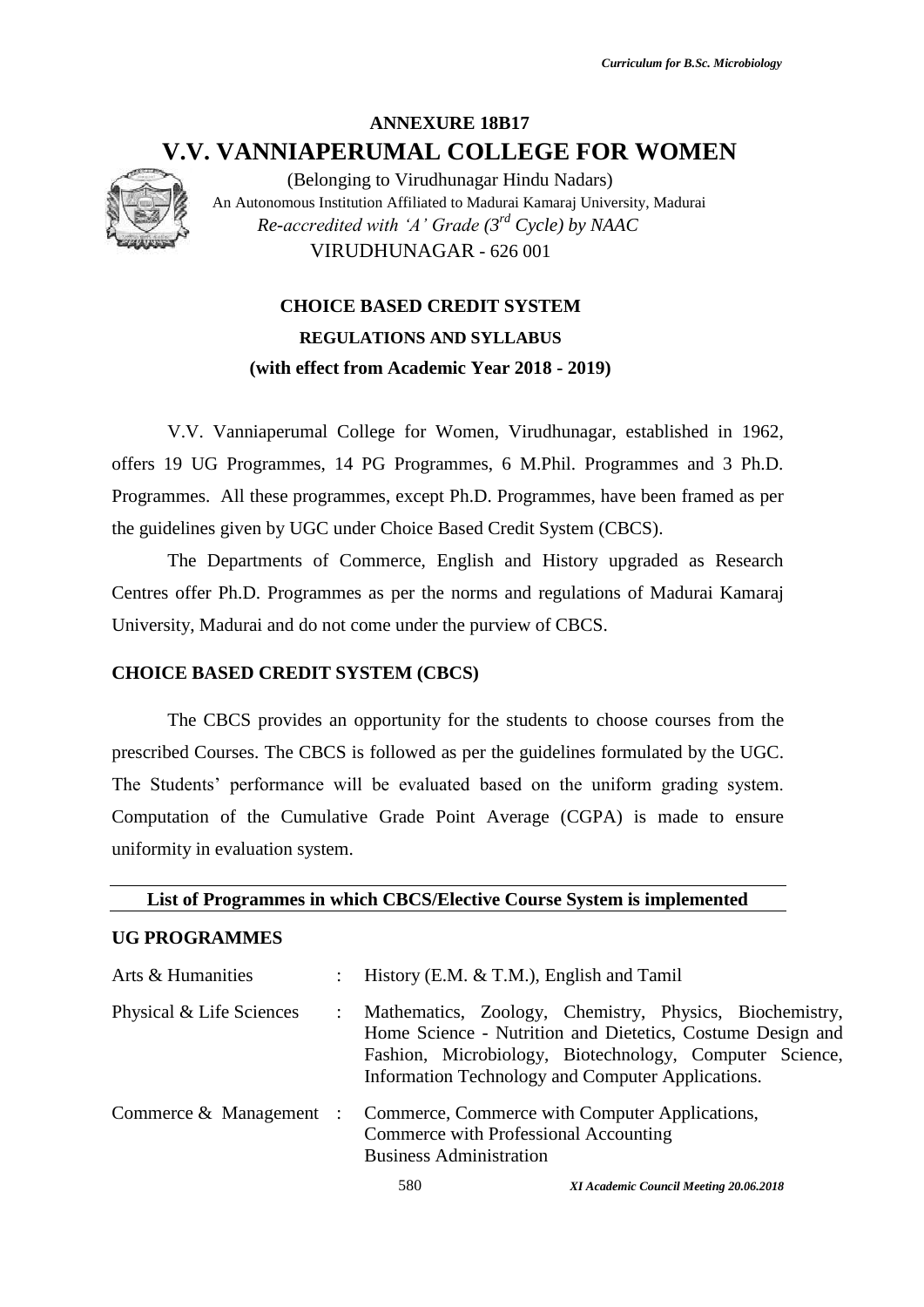# **PG PROGRAMMES**

| Arts & Humanities        | : History, English, Tamil                                                                                                                 |
|--------------------------|-------------------------------------------------------------------------------------------------------------------------------------------|
| Physical & Life Sciences | Mathematics, Physics, Biochemistry, Food Processing<br>& Quality Control, Chemistry, Zoology, Computer<br>Science, Information Technology |
| Commerce & Management    | Commerce, Business Administration                                                                                                         |

# **PRE-DOCTORAL PROGRAMMES (M.Phil.)**

| Arts & Humanities        | History, English, Tamil   |
|--------------------------|---------------------------|
| Physical & Life Sciences | Mathematics, Biochemistry |
| Commerce & Management    | $\therefore$ Commerce     |

# **OUTLINE OF CHOICE BASED CREDIT SYSTEM**

- 1. Core Courses
- 2. Elective Courses
	- 2.1. Discipline Specific Elective Courses (DSEC)
	- 2.2. Dissertation / Project
- 3. Non Major Elective Courses (NMEC)
- 4. Generic Elective Courses (GEC)
- 5. Ability Enhancement Courses (AEC)
	- 5.1 Ability Enhancement Compulsory Courses (AECC)
	- 5.2. Skill Enhancement Courses (SEC)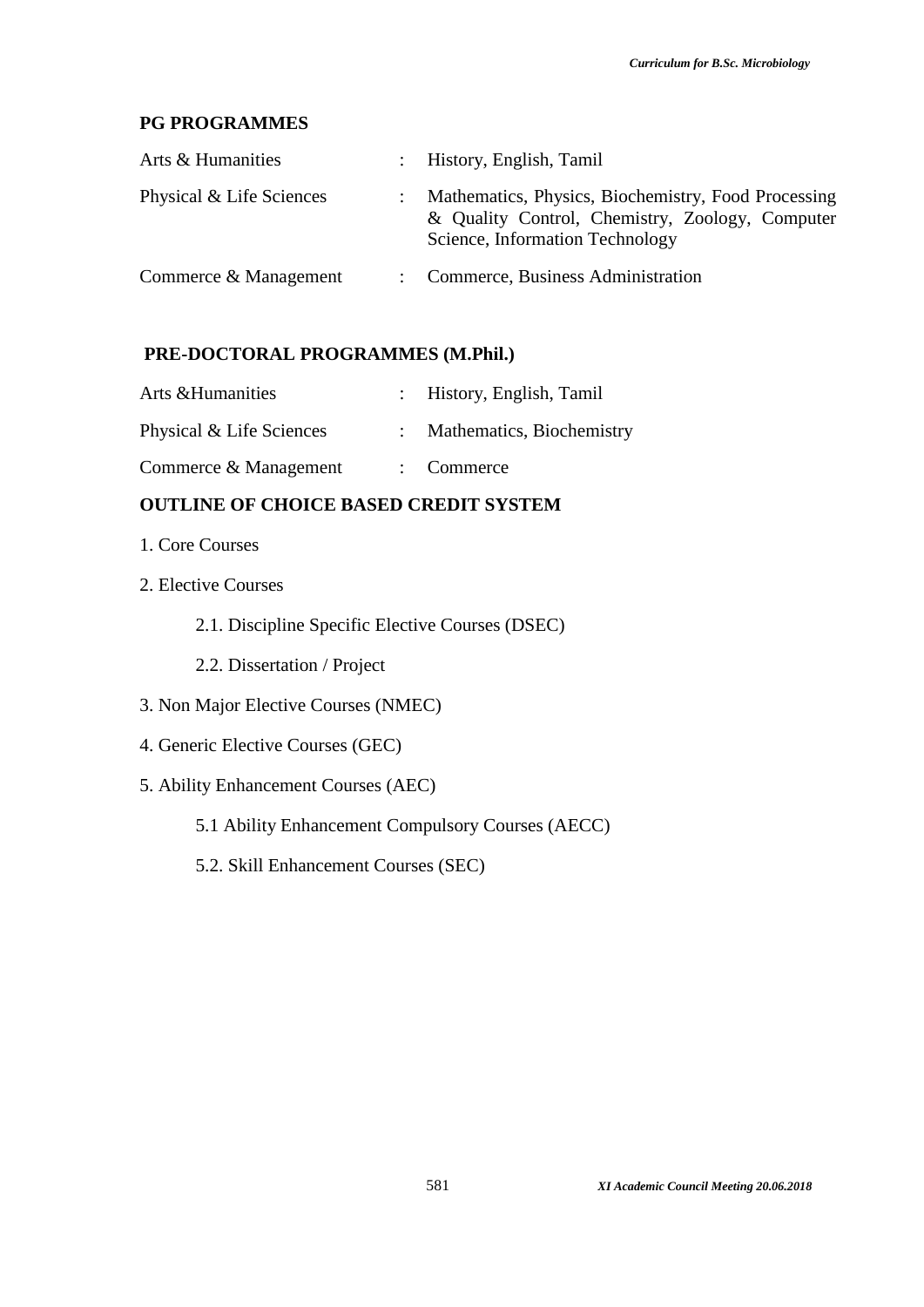| List of Non Major Elective Courses (NMEC) offered |                      |                                |  |  |  |  |
|---------------------------------------------------|----------------------|--------------------------------|--|--|--|--|
| <b>UG PROGRAMMES</b>                              |                      |                                |  |  |  |  |
| <b>Name of the Course</b>                         | <b>Semester</b>      | <b>Department</b>              |  |  |  |  |
| Indian National Movement (A.D 1885-1947)          | Ш                    | History(EM)                    |  |  |  |  |
| இந்திய Nirpய இயக்கம் (கி.பி. 1885 – 1947)         | III                  | History (TM)                   |  |  |  |  |
| <b>Constitution of India</b>                      | IV                   | History(EM)                    |  |  |  |  |
| இந்தியாவில் அர <b>rp</b> யல் அமைப்பு              | IV                   | History(TM)                    |  |  |  |  |
| <b>Communication Skills-I</b>                     | III                  | English                        |  |  |  |  |
| <b>Communication Skills-II</b>                    | IV                   |                                |  |  |  |  |
| இக்காலநீதி இலக்கியம்                              | III                  | Tamil                          |  |  |  |  |
| உரைநடை இலக்கியம்                                  | IV                   |                                |  |  |  |  |
| Basic Hindi - I                                   | III                  | Hindi                          |  |  |  |  |
| Basic Hindi - II                                  | IV                   |                                |  |  |  |  |
| <b>Practical Banking</b>                          | Ш                    | Commerce                       |  |  |  |  |
| <b>Basic Accounting Principles</b>                | IV                   |                                |  |  |  |  |
| <b>Business Management</b>                        | III                  | <b>Business Administration</b> |  |  |  |  |
| <b>Entrepreneurship Development</b>               | IV                   |                                |  |  |  |  |
| Quantitative Aptitude - I                         | III                  | Mathematics                    |  |  |  |  |
| Quantitative Aptitude - II                        | IV                   |                                |  |  |  |  |
| Physics in Everyday life                          | III                  | Physics                        |  |  |  |  |
| <b>Digital Electronics</b>                        | IV                   |                                |  |  |  |  |
| <b>Industrial Chemistry-I</b>                     | III                  | Chemistry                      |  |  |  |  |
| <b>Industrial Chemistry-II</b>                    | IV                   |                                |  |  |  |  |
| <b>Applied Zoology</b>                            | III                  | Zoology                        |  |  |  |  |
| <b>Animal Science</b>                             | IV                   |                                |  |  |  |  |
| <b>Basic Food Science</b>                         | III                  | Home Science -                 |  |  |  |  |
| <b>Basic Nutrition and Dietetics</b>              | IV                   | <b>Nutrition and Dietetics</b> |  |  |  |  |
| Women and Health                                  | III                  | Biochemistry                   |  |  |  |  |
| Life style associated disorders                   | IV                   |                                |  |  |  |  |
| Medical Lab Technology                            | III                  | Microbiology                   |  |  |  |  |
| <b>Applied Microbiology</b>                       | IV                   |                                |  |  |  |  |
| <b>Infectious Diseases</b>                        | $\overline{\rm III}$ | Biotechnology                  |  |  |  |  |
| <b>Organic Farming</b>                            | IV                   |                                |  |  |  |  |
| <b>Basics of Fashion</b>                          | III                  | Costume Design And             |  |  |  |  |
| <b>Interior Designing</b>                         | IV                   | Fashion                        |  |  |  |  |
| Introduction to Computers and Office Automation   | Ш                    | <b>Computer Science</b>        |  |  |  |  |
| Introduction to Internet and HTML 5               | IV                   |                                |  |  |  |  |
| <b>Computer Fundamentals and E-mail</b>           | Ш                    | <b>Information Technology</b>  |  |  |  |  |
| Introduction to HTML                              | IV                   |                                |  |  |  |  |
| <b>Fundamentals of Computers</b>                  | III                  | <b>Computer Applications</b>   |  |  |  |  |
| Web Design with HTML                              | IV                   |                                |  |  |  |  |
| Horticulture - I                                  | III                  |                                |  |  |  |  |
| Horticulture - II                                 | IV                   | <b>Botany</b>                  |  |  |  |  |
| மருத்துவ தாவரவியல் <b>-</b> I                     | III                  |                                |  |  |  |  |
| மருத்துவ தாவரவியல் - II                           | IV                   |                                |  |  |  |  |
| Library and Information Science $- I$             | Ш                    | <b>Library Science</b>         |  |  |  |  |
|                                                   |                      |                                |  |  |  |  |
| Library and Information Science - II              | IV                   |                                |  |  |  |  |

582 *XI Academic Council Meeting 20.06.2018*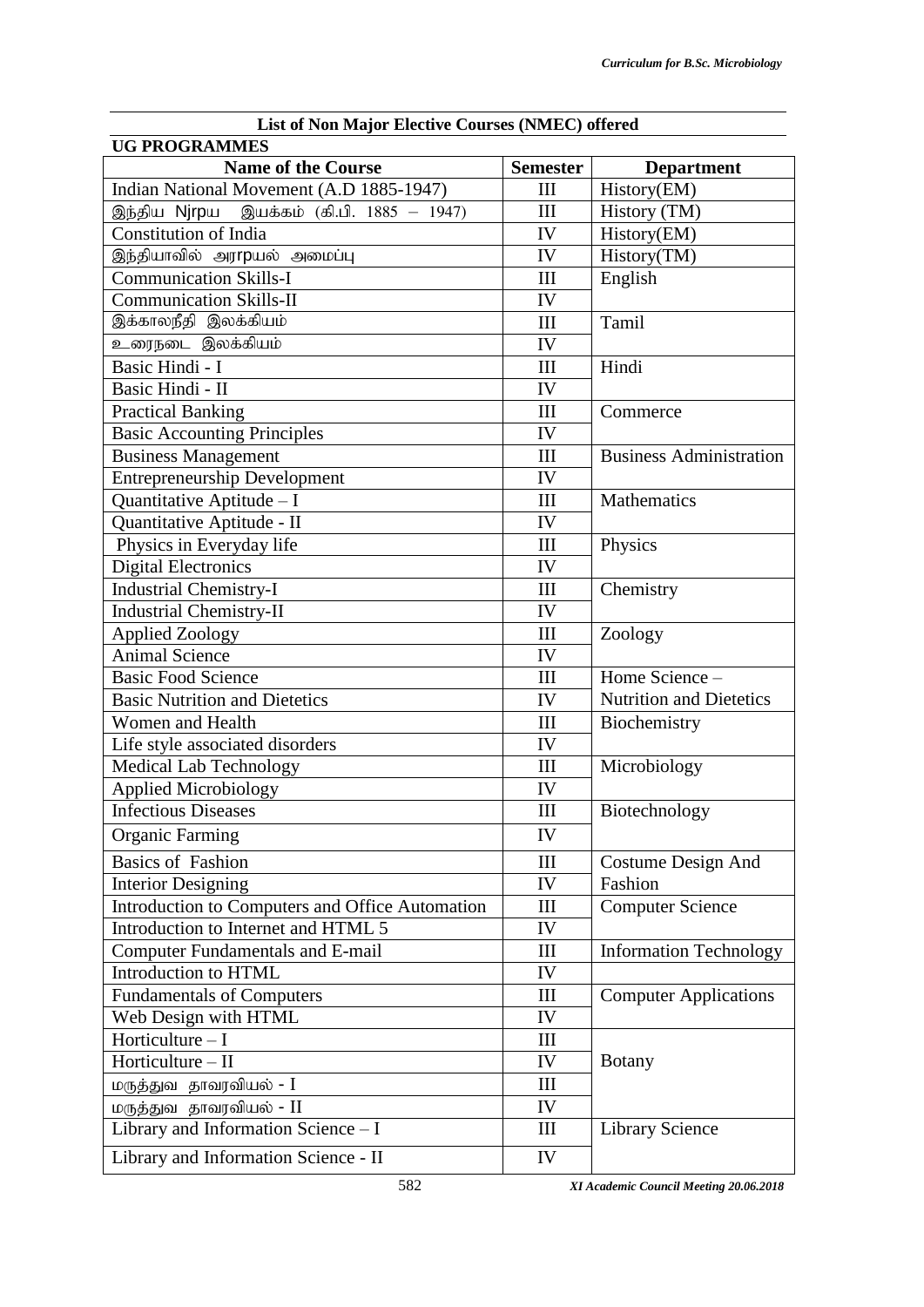# **List of Generic Elective Courses (GEC) Offered**

# **GENERIC ELECTIVE COURSES – 1**

- 1. Human Rights/
- 2. Women Studies

## **GENERIC ELECTIVE COURSES – 2**

- 1. Constitution of India/
- 2. Modern Economics/
- 3. Adolescent Psychology/
- 4. Disaster Management

# **ABILITY ENHANCEMENT COMPULSORY COURSES (AECC)**

- 1. Environmental Studies
- 2. Value Education

மேல்நிலை கல்வி வரை தமிழை முதன்மை பாடமாக எடுத்து படிக்காத மாணவிகள் கீழ்கண்ட பாடங்களை கட்டாயம் படிக்க வேண்டும்

- 1. அடிப்படை தமிழ் எழுத்தறிதல்
- 2. அடிப்படைத் தமிழ் மொழித்திறனறிதல்

# **ELIGIBILITY FOR ADMISSION**

Candidate should have passed the Higher Secondary Examination conducted by the Board of Higher Secondary Education, Tamilnadu or any other equivalent Examination accepted by Academic Council with Biology as one of the subjects in Higher Secondary Course.

# **DURATION OF THE PROGRAMME**

The candidates shall undergo the prescribed Programme of study for a period of three academic years (six semesters).

# **MEDIUM OF INSTRUCTION**

English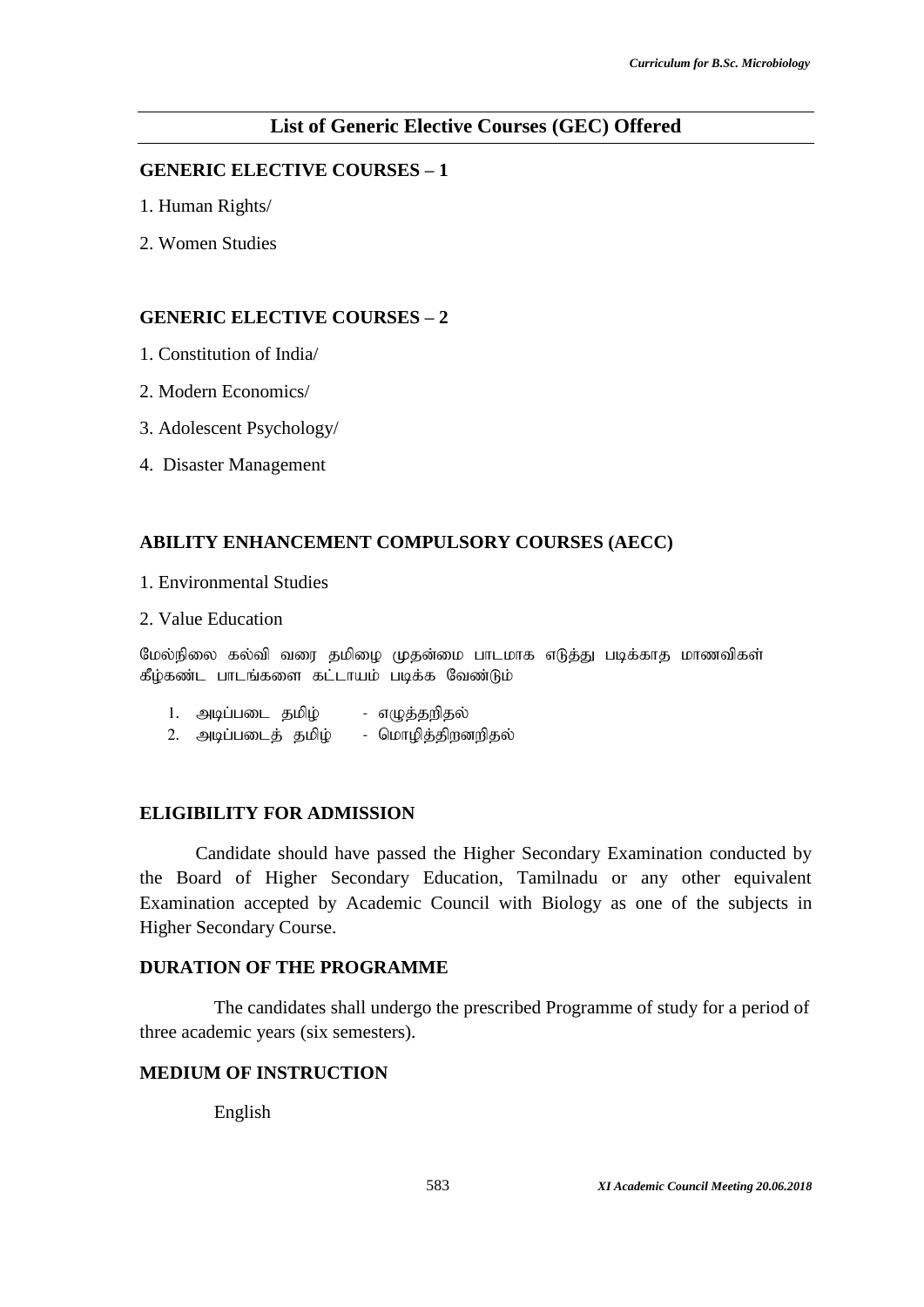#### **COURSES OFFERED**

| Part I :   | Tamil/Hindi                                                                                                                    |
|------------|--------------------------------------------------------------------------------------------------------------------------------|
| Part II :  | English                                                                                                                        |
| Part-III : | <b>Core Courses</b>                                                                                                            |
|            | Elective Courses: Discipline Specific Electives Courses                                                                        |
|            | Field Project                                                                                                                  |
|            | Allied Courses: 1. Chemistry                                                                                                   |
|            | 2. Concepts in Biology                                                                                                         |
| Part IV:   | Non-Major Elective Courses (NMEC)                                                                                              |
|            | Generic Elective Courses (GEC)                                                                                                 |
|            | <b>Ability Enhancement Compulsory Courses (AECC)</b>                                                                           |
|            | <b>Skill Enhancement Courses (SEC)</b>                                                                                         |
| Part V:    | National Service Scheme, Physical Education, Youth Red Cross                                                                   |
|            | Society, Red Ribbon Club, Science Forum, Eco Club, Library and<br>Information Science, Consumer Forum, Health and Fitness Club |
|            |                                                                                                                                |

Study Tour/ Field visit is mandatory for UG students.

Internship / Field Project is compulsory for II year UG Science students

**Internship:** A designated activity that carries one credit involving more than 7 days of working in an organization under the guidance of an identified mentor

**Field Project:** Project students need to undertake project that involve conducting surveys inside/outside the college premises and collection of data from designated communities or natural places.

# **EVALUATION SCHEME**

| <b>Components</b> | <b>Internal Assessment</b><br><b>Marks</b> | <b>External Examination</b><br><b>Marks</b> | <b>Total</b><br><b>Marks</b> |
|-------------------|--------------------------------------------|---------------------------------------------|------------------------------|
| Theory            | 25                                         | 75                                          | 100                          |
| Practical         | 40                                         | 60                                          | 100                          |
| Project           | 40                                         | 60                                          | 100                          |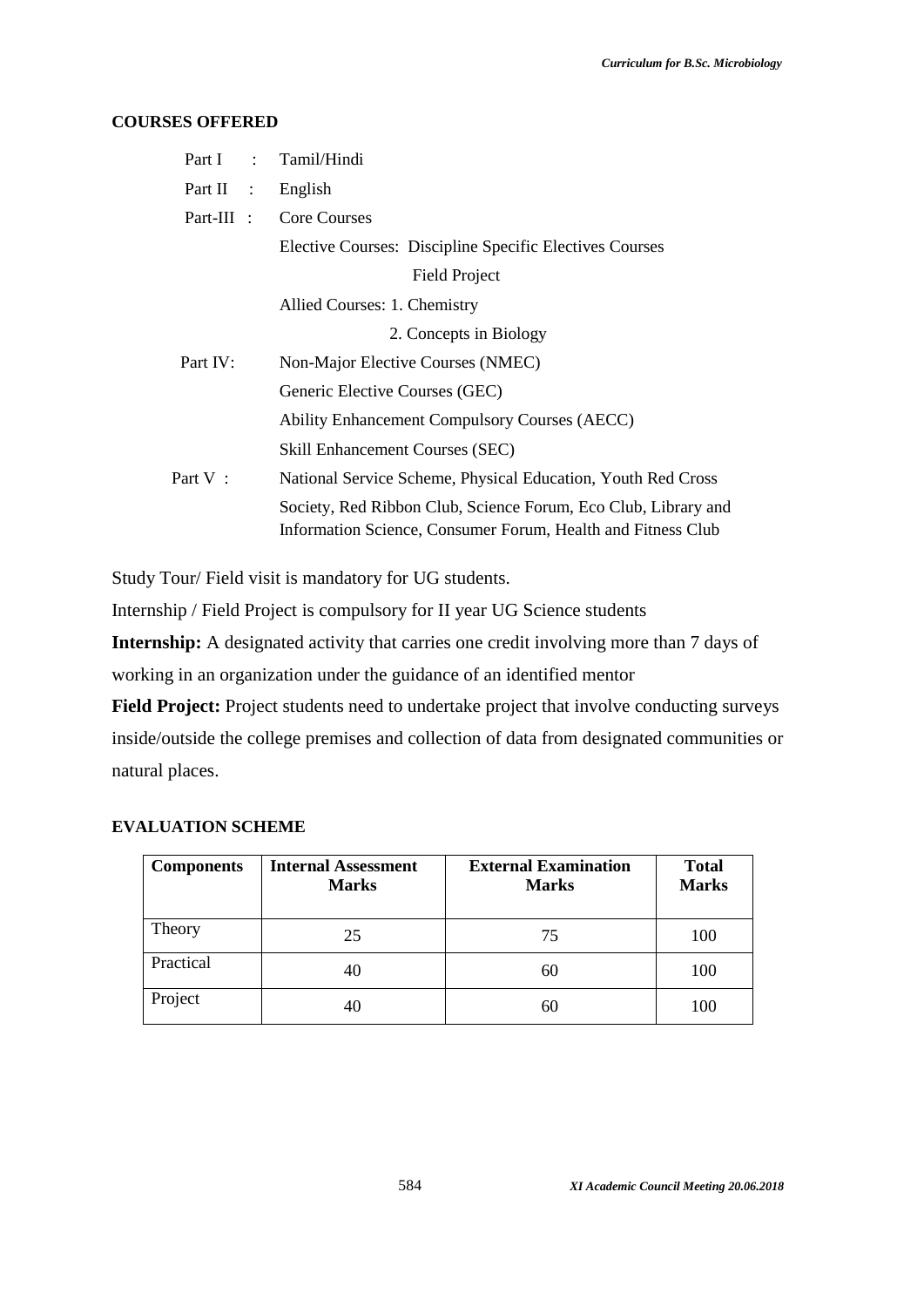# **PART III - Core Courses, Discipline Specific Elective Courses & Allied Courses**

# **INTERNAL ASSESSMENT**

# **Distribution of Marks**

#### **Theory**

| <b>Mode of Evaluation</b> |        | <b>Marks</b> |
|---------------------------|--------|--------------|
| Periodic Test             | ٠<br>٠ |              |
| Assignment                | ٠<br>٠ |              |
| <b>Juiz</b>               | ٠<br>٠ |              |
| <b>Total</b>              | ٠<br>٠ |              |

| Three Periodic Tests | - Average of the best two will be considered |
|----------------------|----------------------------------------------|
| Two Assignments      | - Best of the two will be considered         |
| Three Quiz Tests     | - Best of the three will be considered       |

**Practical**

| <b>Mode of Evaluation</b> |                          | <b>Marks</b> |
|---------------------------|--------------------------|--------------|
| Model Test                | $\overline{\phantom{a}}$ | 30           |
| Performance               | $\hat{\phantom{a}}$      |              |
| <b>Total</b>              | ٠                        | 40           |

| <b>Two Model Tests</b> | - Best one will be considered |
|------------------------|-------------------------------|
| Performance            | - Attendance and Record       |

# **Question Pattern for Periodic Tests Duration: 2 Hours**

| <b>Section</b>                               | <b>Types of</b><br><b>Question</b> | No. of<br><b>Questions</b> | No. of<br><b>Questions</b><br>to be answered | <b>Marks</b> for<br>each<br><b>Question</b> | <b>Total</b><br><b>Marks</b> |
|----------------------------------------------|------------------------------------|----------------------------|----------------------------------------------|---------------------------------------------|------------------------------|
| A<br>$Q.No.(1-4)$                            | Multiple<br>Choice                 | 4                          | 4                                            |                                             | 4                            |
| B<br>$Q.No.(5-7)$                            | Either or type                     | 3                          | 3                                            |                                             | 21                           |
| $\mathcal{C}_{\mathcal{C}}$<br>$Q.No.(8-10)$ | Open Choice                        | 3                          | $\overline{2}$                               | 10                                          | 20                           |
|                                              |                                    |                            |                                              | <b>Total</b>                                | 45                           |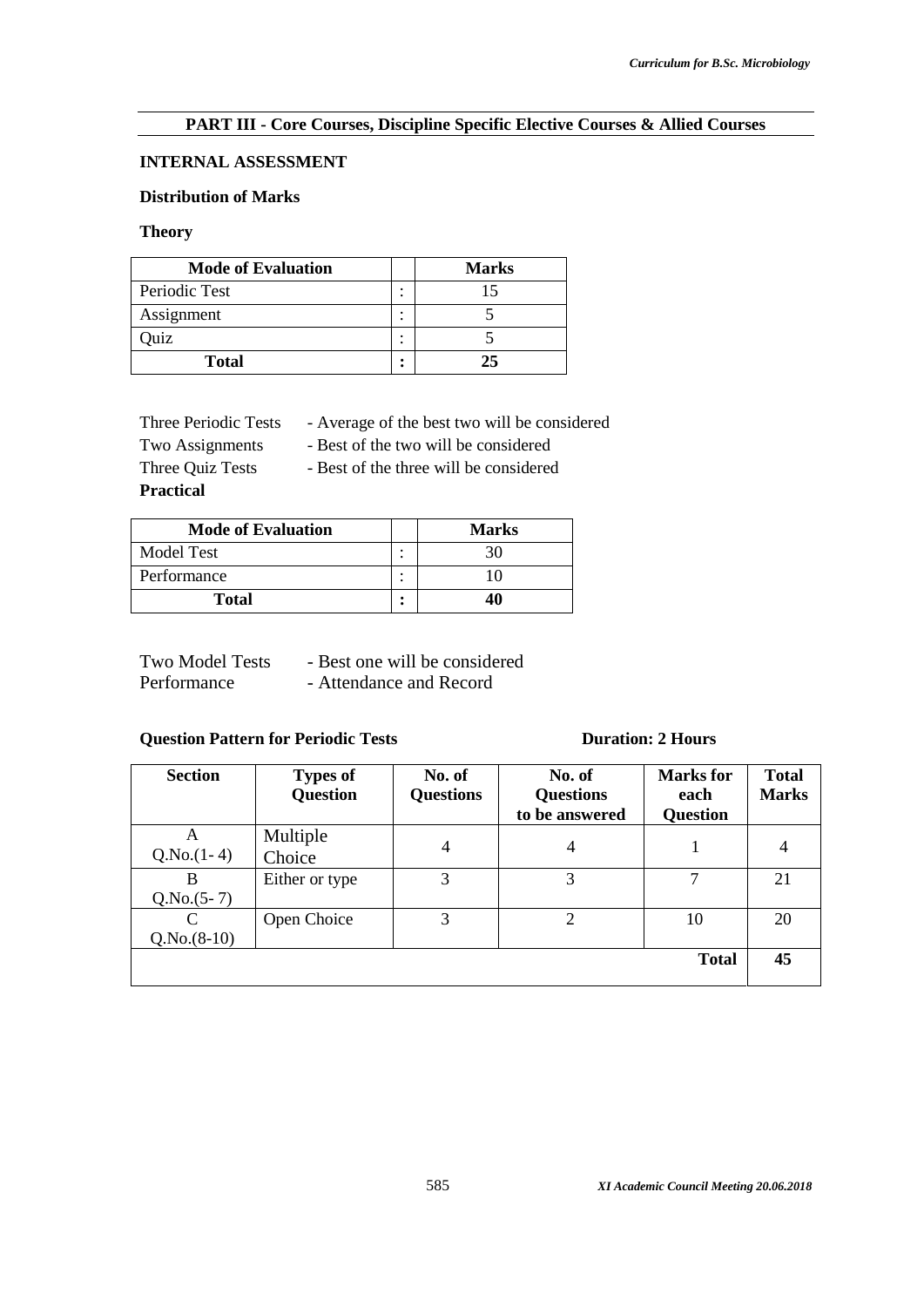## **EXTERNAL EXAMINATION**

#### **Question Pattern Duration: 3 Hours**

| <b>Section</b>          | <b>Types of Question</b>                                       | No. of<br><b>Questions</b> | No. of<br><b>Questions to</b><br>be answered | <b>Marks</b><br>for each<br><b>Question</b> | <b>Total</b><br><b>Marks</b> |
|-------------------------|----------------------------------------------------------------|----------------------------|----------------------------------------------|---------------------------------------------|------------------------------|
| A<br>Q. No. $(1-10)$    | Multiple Choice<br>(Atleast Two<br>question from each<br>unit) | 10                         | 10                                           | 1                                           | 10                           |
| B<br>Q. No. $(11 - 15)$ | Either Or type<br>(one set from each<br>unit)                  | 5                          | 5                                            | 7                                           | 35                           |
| Q. No. $(16-20)$        | Open Choice<br>(one from each<br>unit)                         | 5                          | 3                                            | 10                                          | 30                           |
|                         |                                                                |                            |                                              | <b>Total</b>                                | 75                           |

#### **ONLINE ASSESSMENT**

Online Test will be conducted for the Core Courses in V & VI Semester. Multiple Choice questions Pattern will be followed.

#### **PART IV - Skill Enhancement Courses and Non Major Elective Courses**

#### **INTERNAL ASSESSMENT**

#### **Distribution of Marks**

#### **Theory**

| <b>Mode of Evaluation</b> |   | <b>Marks</b> |
|---------------------------|---|--------------|
| Periodic Test             |   |              |
| Assignment                |   |              |
| Quiz                      |   |              |
| <b>Total</b>              | ٠ |              |

#### Three Periodic tests - Average of the best two will be considered

Two Assignments - Best of the two will be considered

Three Quiz Tests - Best of the three will be considered

# **Question Pattern Duration: 1 Hour**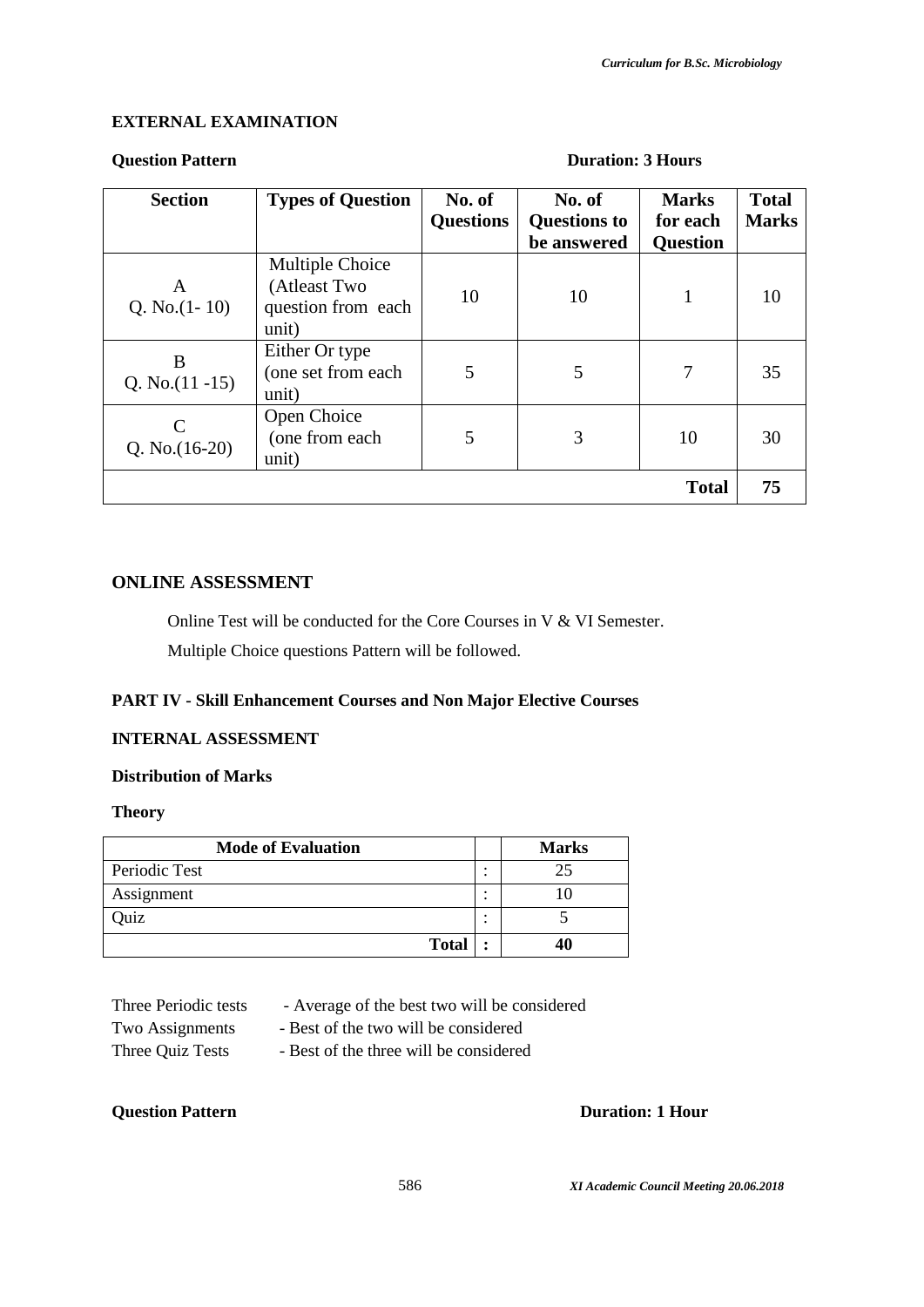| <b>Section</b>      | <b>Types of</b><br><b>Question</b> | No. of<br><b>Questions</b> | No. of<br><b>Questions to</b><br>be answered | <b>Marks</b> for<br>each Question | <b>Total</b><br><b>Marks</b> |
|---------------------|------------------------------------|----------------------------|----------------------------------------------|-----------------------------------|------------------------------|
| A<br>Q. No. $(1-4)$ | Open Choice                        | $\overline{4}$             | 3                                            | 5                                 | 15                           |
| B<br>Q. No. $(5-6)$ | Open Choice                        | 2                          |                                              | 10                                | 10                           |
|                     |                                    |                            |                                              | <b>Total</b>                      | 25                           |

# **EXTERNAL EXAMINATION**

#### **Question Pattern Duration: 2 Hours**

| <b>Section</b>       | <b>Types of</b><br><b>Question</b> | No. of<br><b>Questions</b> | No. of<br><b>Questions to</b><br>be answered | <b>Marks</b> for<br>each<br><b>Question</b> | <b>Total</b><br><b>Marks</b> |
|----------------------|------------------------------------|----------------------------|----------------------------------------------|---------------------------------------------|------------------------------|
| A<br>Q. No. $(1-8)$  | Open Choice                        | 8                          | 6                                            | 5                                           | 30                           |
| B<br>Q. No. $(9-13)$ | Open Choice                        | 5                          | 3                                            | 10                                          | 30                           |
|                      |                                    |                            |                                              | <b>Total</b>                                | 60                           |

# **PART IV - Generic Elective Courses and Ability Enhancement Compulsory Courses**

- Assessment by Internal Examiner only
- Model Examination is conducted after two periodic tests.
- Book and Study Material prepared by the Faculty Members of the respective departments will be prescribed.

#### **ASSESSMENT PATTERN**

| <b>Mode of Evaluation</b> | <b>Marks</b>                  |     |
|---------------------------|-------------------------------|-----|
| Periodic Test             | ٠                             |     |
| Assignment                | ٠                             |     |
| <b>Model Examination</b>  | ٠<br>$\overline{\phantom{a}}$ |     |
| <b>Total</b>              | ٠<br>٠                        | 100 |

Two Periodic tests - Best of the two will be considered

Two Assignments - Best of the two will be considered

# **Question Pattern for Periodic Test Duration: 1 Hour**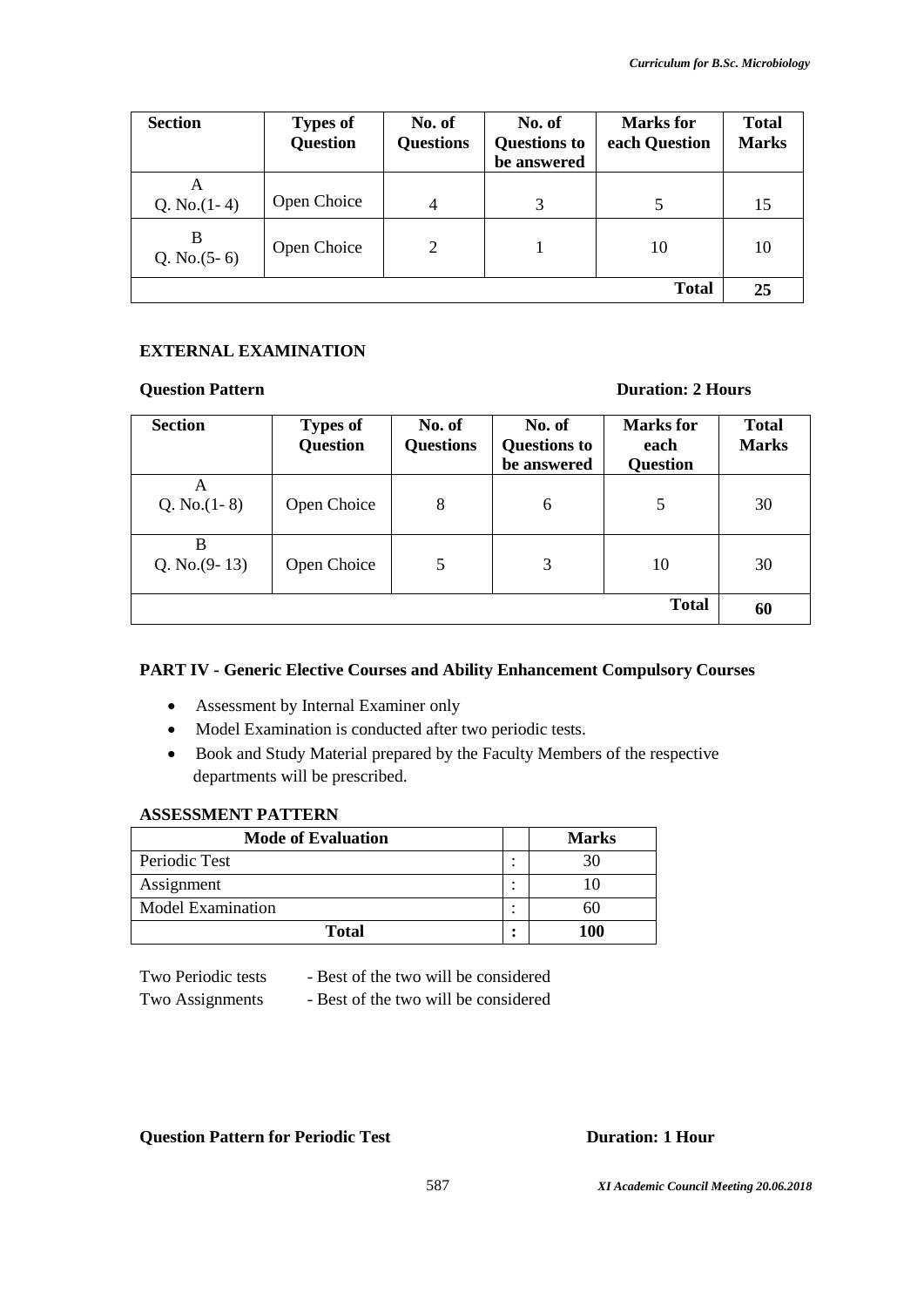| <b>Section</b>      | <b>Types of</b><br><b>Question</b> | No. of<br><b>Questions</b> | No. of<br><b>Questions to</b><br>be answered | <b>Marks</b> for<br>each<br><b>Question</b> | <b>Total</b><br><b>Marks</b> |
|---------------------|------------------------------------|----------------------------|----------------------------------------------|---------------------------------------------|------------------------------|
| A<br>Q. No. $(1-4)$ | Open Choice                        | $\overline{4}$             | 3                                            | 6                                           | 18                           |
| в<br>Q. No. $(5-6)$ | Open Choice                        | 2                          |                                              | 12                                          | 12                           |
|                     |                                    |                            |                                              | <b>Total</b>                                | 30                           |

#### **Question Pattern for Model Examination Duration: 2 Hours**

| <b>Section</b>       | <b>Types of</b><br><b>Question</b> | No. of<br><b>Questions</b> | No. of<br><b>Questions</b><br>to be<br>answered | <b>Marks</b> for<br>each<br><b>Question</b> | <b>Total</b><br><b>Marks</b> |
|----------------------|------------------------------------|----------------------------|-------------------------------------------------|---------------------------------------------|------------------------------|
| A<br>Q. No. $(1-8)$  | Open Choice                        | 8                          | 5                                               | 6                                           | 30                           |
| B<br>Q. No. $(9-13)$ | Open Choice                        | 5                          | 3                                               | 10                                          | 30                           |
|                      |                                    |                            |                                                 | <b>Total</b>                                | 60                           |

# **ELIGIBILITY FOR THE DEGREE**

- i) The candidate will not be eligible for degree without completing the prescribed Courses of study and a minimum Pass marks in all the Courses.
- ii) Attendance, progress and conduct certification from the Head of the Institution will be required for the students to write the examination.
	- $\triangleright$  No Pass minimum for Internal Assessment.
	- Pass minimum for External Examination is 27 marks out of 75 marks for Core Courses, Allied Courses and Discipline Specific Elective Courses.
	- $\triangleright$  Pass minimum for External Examination is 21 marks out of 60 marks for Non Major Elective Courses and Skill Enhancement Courses.
	- $\triangleright$  The aggregate minimum pass percentage is 40.
	- $\triangleright$  Pass minimum for External Practical Examination is 21 marks out of 60 marks.
	- Pass minimum for Generic Elective Course and Ability Enhancement Compulsory Courses is 40.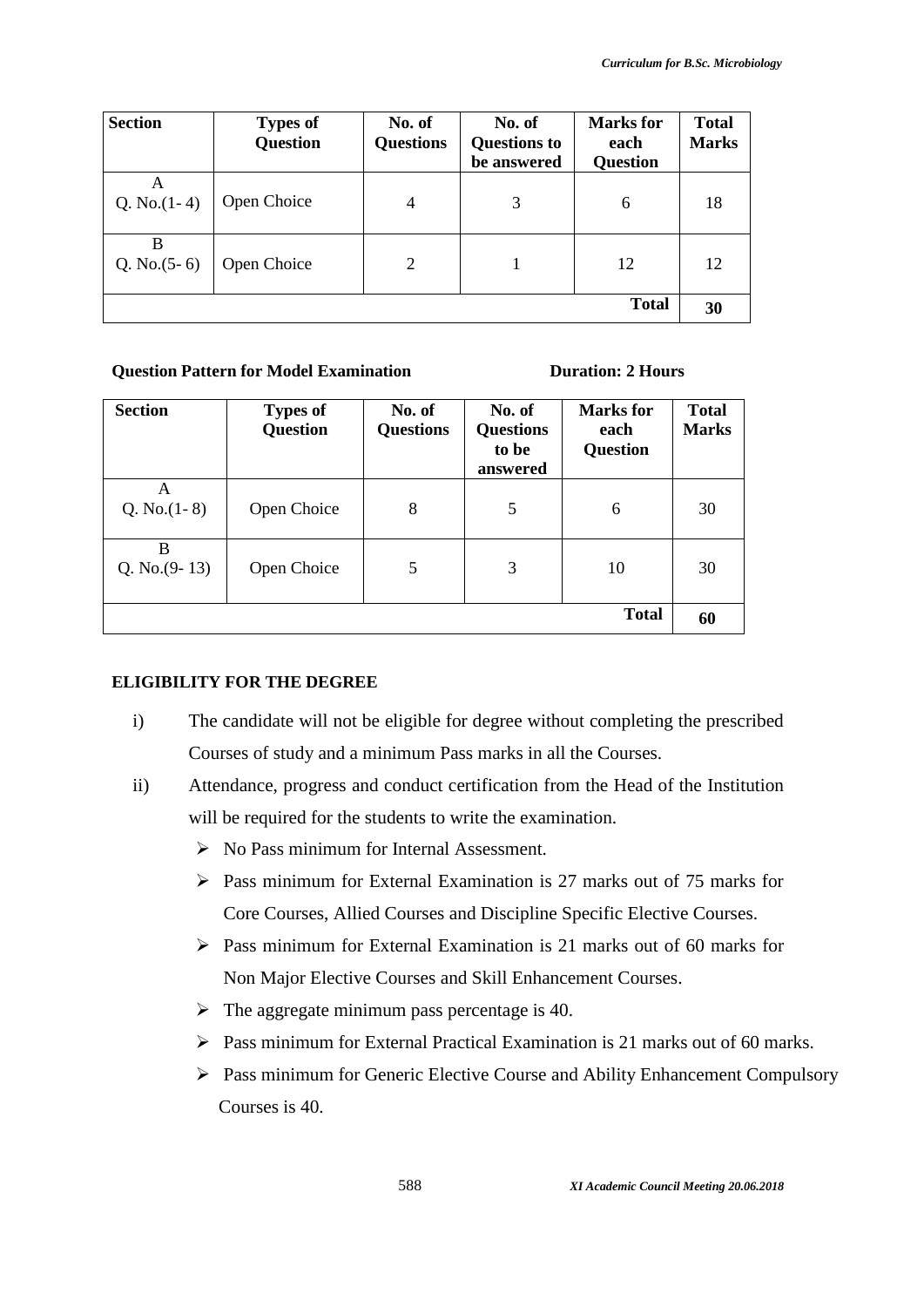#### **ATTENDANCE**

The following rules are applicable to the students of all UG, PG and M.Phil. Programmes

with effect from 2018-2019.

- a) The students with an attendance of 85% and above are permitted to appear for the Summative Examinations without any condition.
- b) The students with 78% 84 % of attendance are permitted to appear for the Summative Examinations by paying a fine of  $\text{\textsterling}500/-$
- c) The students with 66% 77% of attendance can appear for the Summative Examinations only after getting special permission from the Principal. Special permission shall be granted by the Principal only on medical grounds and those students should also pay a fine of  $\overline{\xi}1000$ /- along with the application form for exemption. If permission is not granted, they have to appear for the Summative Examinations in the next Semester by paying a fine of  $\overline{\tau}1000/-$
- d) The students who have less than 65% of attendance cannot appear for the Summative Examinations and have to repeat the whole semester.
- e) For Part V Courses, the students require 75% of attendance to get the required credit.
- f) For Certificate, Diploma, Advanced Diploma and Post Graduate Diploma Programmes, the students require 75% of attendance to appear for the Theory/Practical Examinations.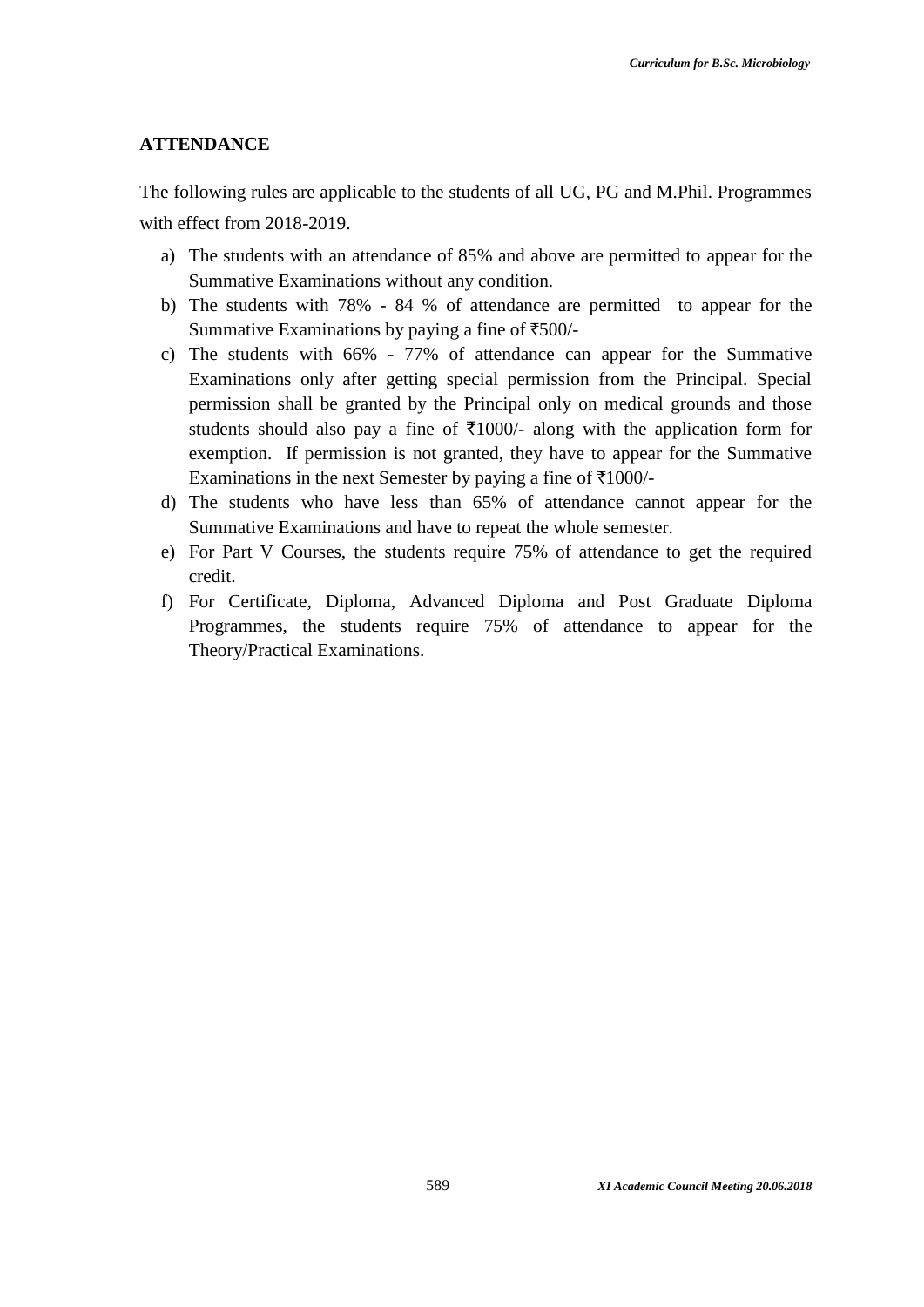#### **B.Sc. MICROBIOLOGY (SEMESTER)**

#### **Programme Code - 2024**

#### **PROGRAMME OUTCOMES**

- $\triangleright$  Encourage intellectually disciplined process of thinking in analyzing, synthesizing, evaluating and applying scientific concepts.
- $\triangleright$  Develop good rapport with fellow-beings through efficient oral, written and technical communication.
- $\triangleright$  Connect with the society to transform ideas into action.
- $\triangleright$  Volunteer support in spreading scientific temperament and stand for the national cause in all core issues.
- $\triangleright$  Uphold the values and beliefs inherent in the nation's tradition and culture.
- $\triangleright$  Strive to preserve nature in all forms for a sustainable future.
- $\triangleright$  Develop an independent and self-disciplined specialized learning in tune with the changing socio-technological scenario.

#### **PROGRAMME SPECIFIC OUTCOMES**

- $\overline{\phantom{a}}$  Elucidate basic biological principles that will help in combating vexing human health problems caused by Microorganisms.
- $\overline{\phantom{a}}$  Stimulate novel applications of Microorganisms in the Biotechnology Industries.
- $\overline{\text{M}}$  Meet the needs of Agricultural, Environmental, Genetic Engineering and developing Bioscience fields and create Self-employment for the empowerment of women.
- $\overline{\text{+}}$  Motivate students for taking up higher studies in Microbiology and other related areas.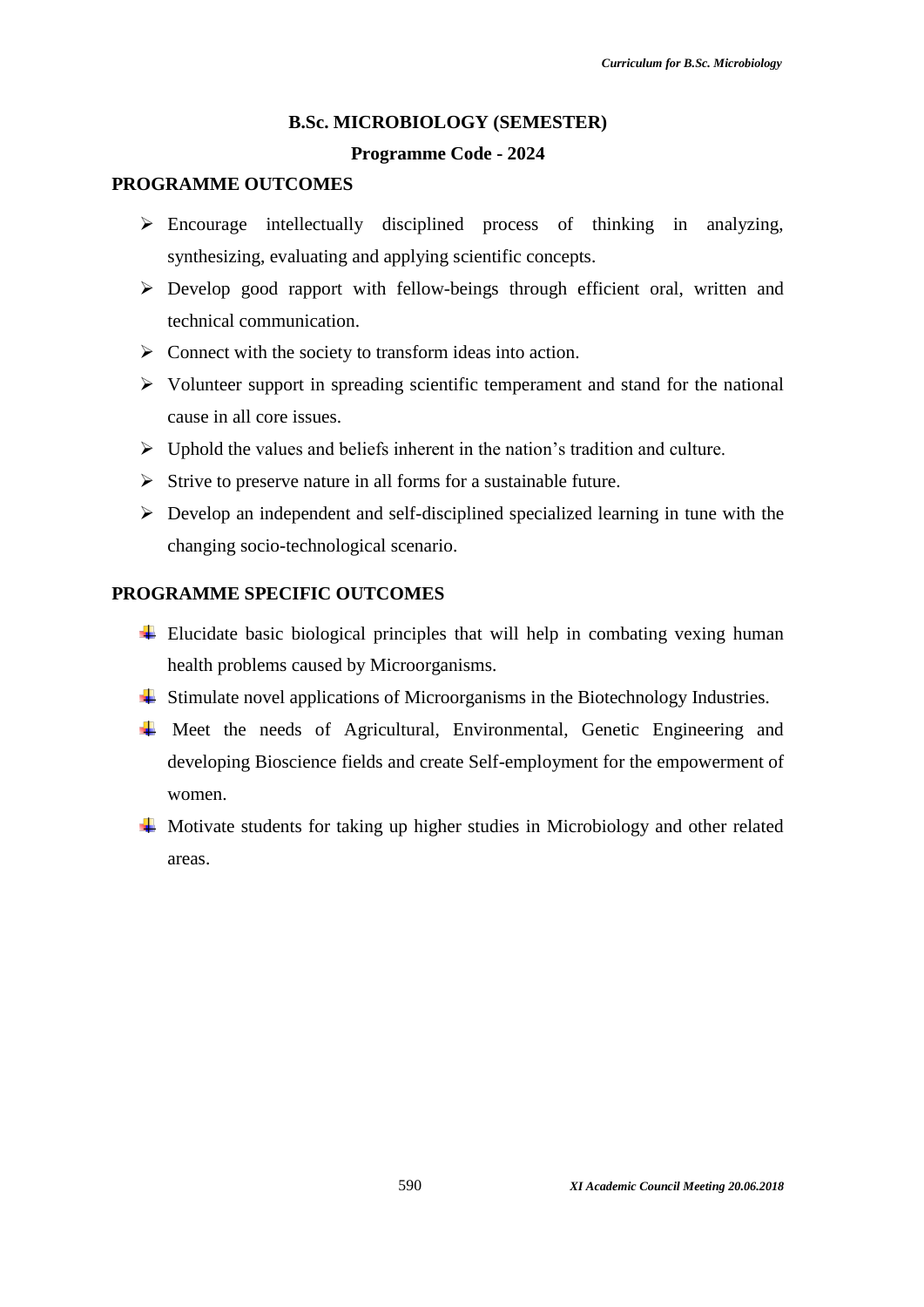

(Belonging to Virudhunagar Hindu Nadars)

An Autonomous Institution Affiliated to Madurai Kamaraj University, Madurai

*Re-accredited with 'A' Grade (3rd Cycle) by NAAC*

# VIRUDHUNAGAR - 626 001

#### **PART I TAMIL**

| S.No. | Sem.         | Code     | <b>Title of the Course</b> | <b>Credits</b> | <b>Marks</b> |
|-------|--------------|----------|----------------------------|----------------|--------------|
|       |              | 18UTAG11 | தாள்: 1 பொதுத்தமிழ்        |                | 100          |
|       |              | 18UTAG21 | தாள்: 2 பொதுத்தமிழ்        |                | 100          |
| 3.    | Ш            | 18UTAG31 | தாள்: 3 பொதுத்தமிழ்        |                | 100          |
|       | IV           | 18UTAG41 | தாள்: 4 பொதுத்தமிழ்        |                | 100          |
|       | <b>TOTAL</b> |          |                            |                | 400          |

#### **PART I HINDI**

| S.No.         | Sem. | Code     | <b>Title of the Course</b>                  | <b>Credits</b> | <b>Marks</b> |
|---------------|------|----------|---------------------------------------------|----------------|--------------|
|               |      | 18UHDG11 | Prose – I & II, Ekganki - I, Short stories, | 3              | 100          |
|               |      |          | Functional Hindi - I & Grammar              |                |              |
| $\mathcal{D}$ | П    | 18UHDG21 | Drama, Ekganki – II, Letter                 | 3              | 100          |
|               |      |          | Correspondence, Functional Hindi-II &       |                |              |
|               |      |          | Grammar                                     |                |              |
| 3.            | Ш    | 18UHDG31 | Ancient poetry, Drama, Indian History,      | 3              | 100          |
|               |      |          | Poetics and functional Hindi-III            |                |              |
|               | IV   | 18UHDG41 | Modern poetry, History of Modern Hindi      | 3              | 100          |
|               |      |          | Literature and functional Hindi -IV         |                |              |
|               |      |          | TOTAL                                       | 12             | 400          |

#### **PART II**

| S.No.            | Sem. | Code      | <b>Title of the Course</b>               | <b>Credits</b> | <b>Marks</b> |
|------------------|------|-----------|------------------------------------------|----------------|--------------|
| 1.               | Ι    | 18UENG11A | <b>English for Advanced Learners I</b>   | 3              | 100          |
|                  |      | 18UENG11B | English for Career Guidance - I          |                |              |
|                  |      | 18UENG11C | <b>English for Communicative</b>         |                |              |
|                  |      |           | Competence-I                             |                |              |
| 2.               | П    | 18UENG21A | English for Advanced Learners II         | 3              | 100          |
|                  |      | 18UENG21B | English for Career Guidance - II         |                |              |
|                  |      | 18UENG21C | <b>English for Communicative</b>         |                |              |
|                  |      |           | Competence - II                          |                |              |
| 3.               | Ш    | 18UENG31A | <b>English for Advanced Learners III</b> | 3              | 100          |
|                  |      | 18UENG31B | English for Career Guidance - III        |                |              |
|                  |      | 18UENG31C | <b>English for Communicative</b>         |                |              |
|                  |      |           | Competence - III                         |                |              |
| $\overline{4}$ . | IV   | 18UENG41A | <b>English for Advanced Learners IV</b>  | 3              | 100          |
|                  |      | 18UENG41B | English for Career Guidance - IV         |                |              |
|                  |      | 18UENG41C | <b>English for Communicative</b>         |                |              |
|                  |      |           | Competence - IV                          |                |              |
|                  |      |           | <b>TOTAL</b>                             | 12             | 400          |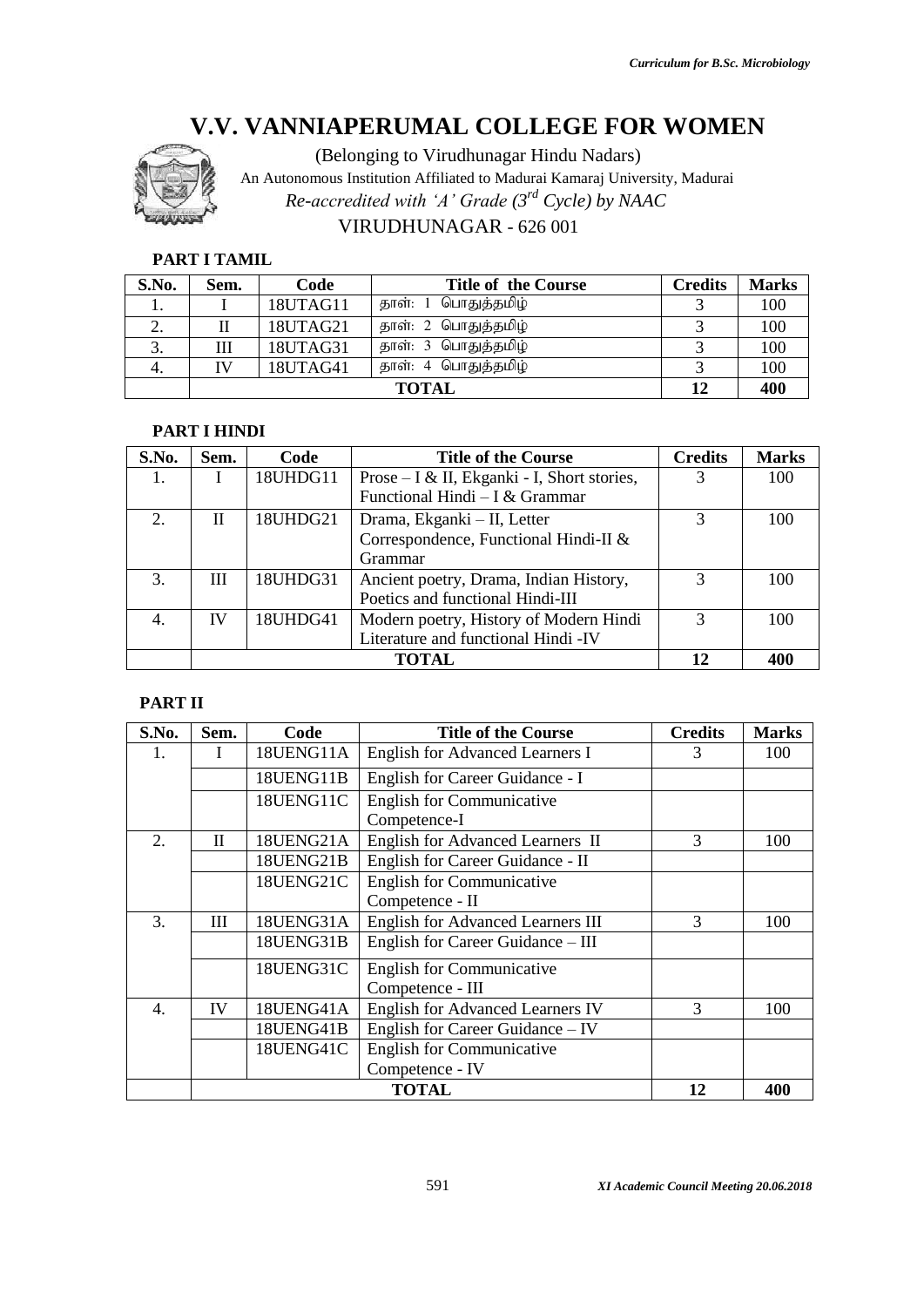| S.No.          | Sem.                    | Code      | <b>Title of the Course</b>                                                              | <b>Credits</b> | <b>Marks</b> |
|----------------|-------------------------|-----------|-----------------------------------------------------------------------------------------|----------------|--------------|
| $\mathbf{1}$   | $\mathbf I$             | 18UMBC11  | <b>General Microbiology</b>                                                             | $\overline{4}$ | 100          |
| $\overline{2}$ | $\mathbf I$             | 18UMBC12  | Biochemistry                                                                            | $\overline{4}$ | 100          |
| 3              | $\mathbf{I}$            | 18UMBC21  | Microbial Taxonomy                                                                      | $\overline{4}$ | 100          |
| $\overline{4}$ | $\mathbf{I}$            | 18UMBC22  | Microbial physiology and Metabolism                                                     | $\overline{4}$ | 100          |
| 5              | $\mathbf{I}$            | 18UMBC21P | Major Practical- I                                                                      | $\overline{2}$ | 100          |
| 6              | III                     | 18UMBC31  | Molecular Biology                                                                       | 5              | 100          |
| $\overline{7}$ | IV                      | 18UMBC41  | <b>Microbial Genetics</b>                                                               | $\overline{5}$ | 100          |
| 8              | IV                      | 18UMBC41P | Major Practical -II                                                                     | $\overline{2}$ | 100          |
| 9              | $\mathbf{V}$            | 18UMBC51  | <b>Clinical Microbiology</b>                                                            | $\overline{4}$ | 100          |
| 10             | $\mathbf V$             | 18UMBC52  | Immunology                                                                              | $\overline{4}$ | 100          |
| 11             | $\mathbf V$             | 18UMBC53  | <b>Bioinformatics</b>                                                                   | $\overline{4}$ | 100          |
| 12             | $\overline{\mathsf{V}}$ | 18UMBE51  | Discipline Specific Elective 1<br>1. Virology<br>2. Diagnostic Microbiology             | $\overline{4}$ | 100          |
| 13             | $\overline{\mathsf{V}}$ | 18UMB051  | <b>Online Assessment</b>                                                                | $\mathbf{1}$   | 50           |
| 14             | VI                      | 18UMBC61  | <b>Agricultural Microbiology</b>                                                        | $\overline{4}$ | 100          |
| 15             | VI                      | 18UMBC62  | <b>Industrial Microbiology</b>                                                          | $\overline{4}$ | 100          |
| 16             | VI                      | 18UMBC63  | Biotechnology                                                                           | $\overline{4}$ | 100          |
| 17             | VI                      | 18UMBE61  | Discipline Specific Elective 2<br>1. Environmental Microbiology<br>2. Food Microbiology | $\overline{4}$ | 100          |
| 18             | VI                      | 18UMBO61  | <b>Online Assessment</b>                                                                | $\mathbf{1}$   | 50           |
| 19             | VI                      | 18UMBC61P | Major Practical -III                                                                    | $\overline{3}$ | 100          |
| 20             | VI                      | 18UMBC62P | Major Practical -IV                                                                     | 3              | 100          |
| 21             | VI                      | 18UMBC63P | Major Practical -V                                                                      | $\overline{2}$ | 100          |
|                |                         |           | <b>Total</b>                                                                            | 72             | 2000         |

| <b>PART III – CORE, DISCIPLINE SPECIFIC ELECTIVE COURSES</b> |
|--------------------------------------------------------------|
|--------------------------------------------------------------|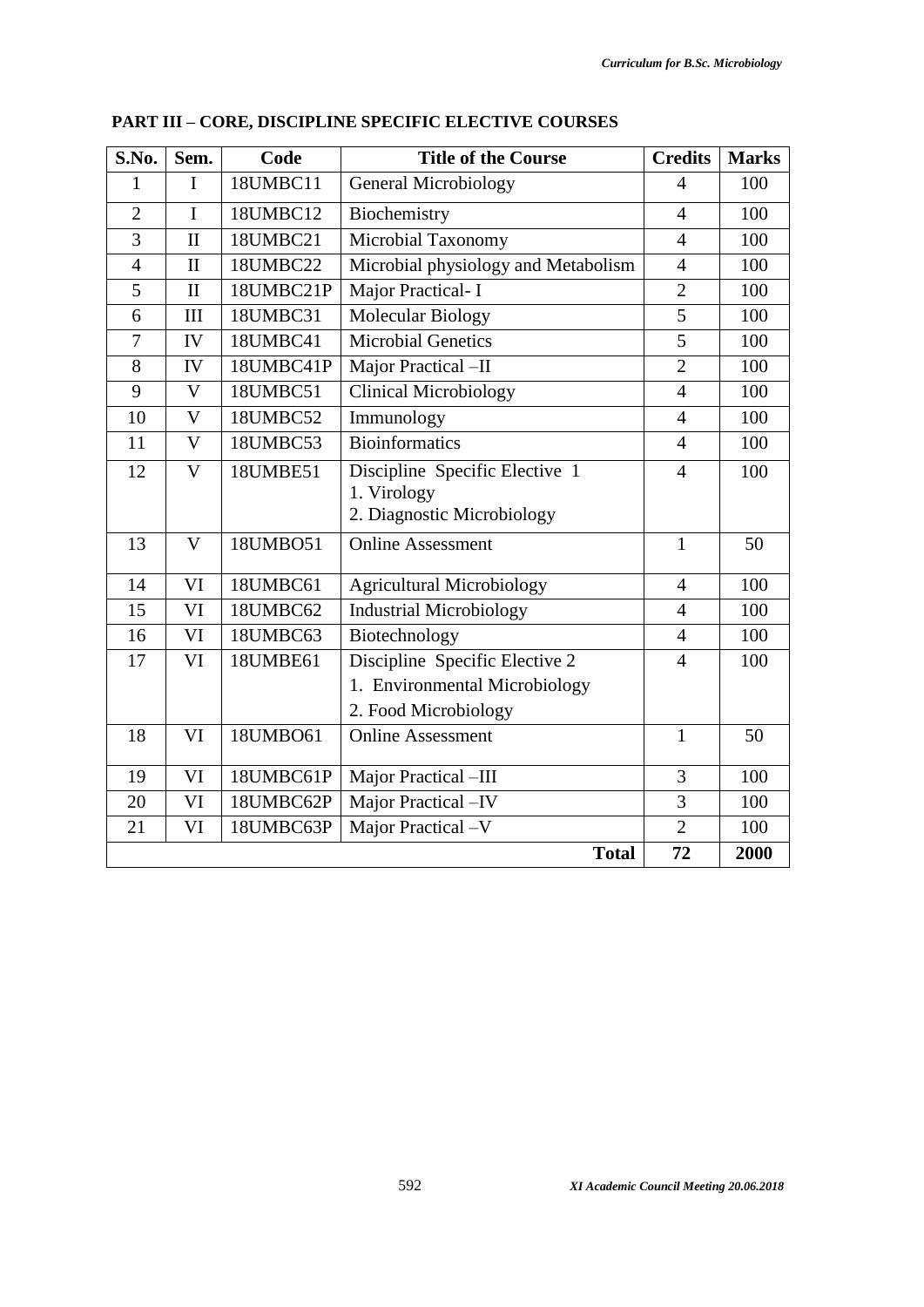# **PART III – ALLIED COURSE I- CHEMISTRY**

| S.No. | Sem. | Code     | <b>Title of the Course</b>             | <b>Credits</b> | <b>Marks</b> |
|-------|------|----------|----------------------------------------|----------------|--------------|
|       |      | 18UCHA11 | $Chemistry-I$                          |                | 100          |
|       |      | 18UCHA21 | $\Gamma$ Chemistry – II                |                | 100          |
|       |      |          | 18UCHA21P   Allied Chemistry Practical |                | 100          |
|       |      |          | <b>Total</b>                           | 10             | 300          |

# **PART III - ALLIED COURSE II- CONCEPTS IN BIOLOGY**

| S.No. | Sem. | Code      | <b>Title of the Course</b>      | <b>Credits</b> | <b>Marks</b> |
|-------|------|-----------|---------------------------------|----------------|--------------|
|       | Ш    | 18UBIA31  | Concepts in Biology - I         | Δ              | 100          |
|       | IV   | 18UBIA41  | Concepts in Biology - II        | Δ              | 100          |
|       | IV   | 18UBIA41P | <b>Allied Biology Practical</b> |                | 100          |
|       |      |           | <b>Total</b>                    | 10             | 300          |

# **PART IV - SKILL ENHANCEMENT COURSES**

| S.No. | Sem.         | Code     | <b>Title of the Course</b>           | <b>Credits</b> | <b>Marks</b> |
|-------|--------------|----------|--------------------------------------|----------------|--------------|
|       | $\mathbf{I}$ | 18UMBS21 | Microbiological<br>Analytical<br>and | $\overline{2}$ | 100          |
|       |              |          | Techniques                           |                |              |
| 2.    | Ш            | 18UMBS31 | Enzymology and Enzyme Technology     | $\overline{2}$ | 100          |
| 3.    | IV           | 18UMBS41 | Mushroom Technology                  | $\overline{2}$ | 100          |
| 4.    | V            | 18UMBS51 | <b>Cosmetic Microbiology</b>         | $\overline{2}$ | 100          |
| 5.    | $\mathbf{V}$ | 18UMBS52 | Pharmaceutical Microbiology          | $\mathfrak{D}$ | 100          |
| 6.    | VI           | 18UMBS61 | Nanobiotechnology                    | $\overline{2}$ | 100          |
|       |              |          | <b>Total</b>                         | 12             | 600          |

# **PART IV – NON MAJOR ELECTIVE COURSES**

| S.No.      | Sem. | Code     | <b>Title of the Course</b>      | <b>Credits</b> | <b>Marks</b> |
|------------|------|----------|---------------------------------|----------------|--------------|
|            |      | 18UMBN31 | Medical Lab Technology          |                | 100          |
| <u>، ،</u> |      |          | 18UMBN41   Applied Microbiology |                | 100          |
|            |      |          | <b>Total</b>                    |                | 200          |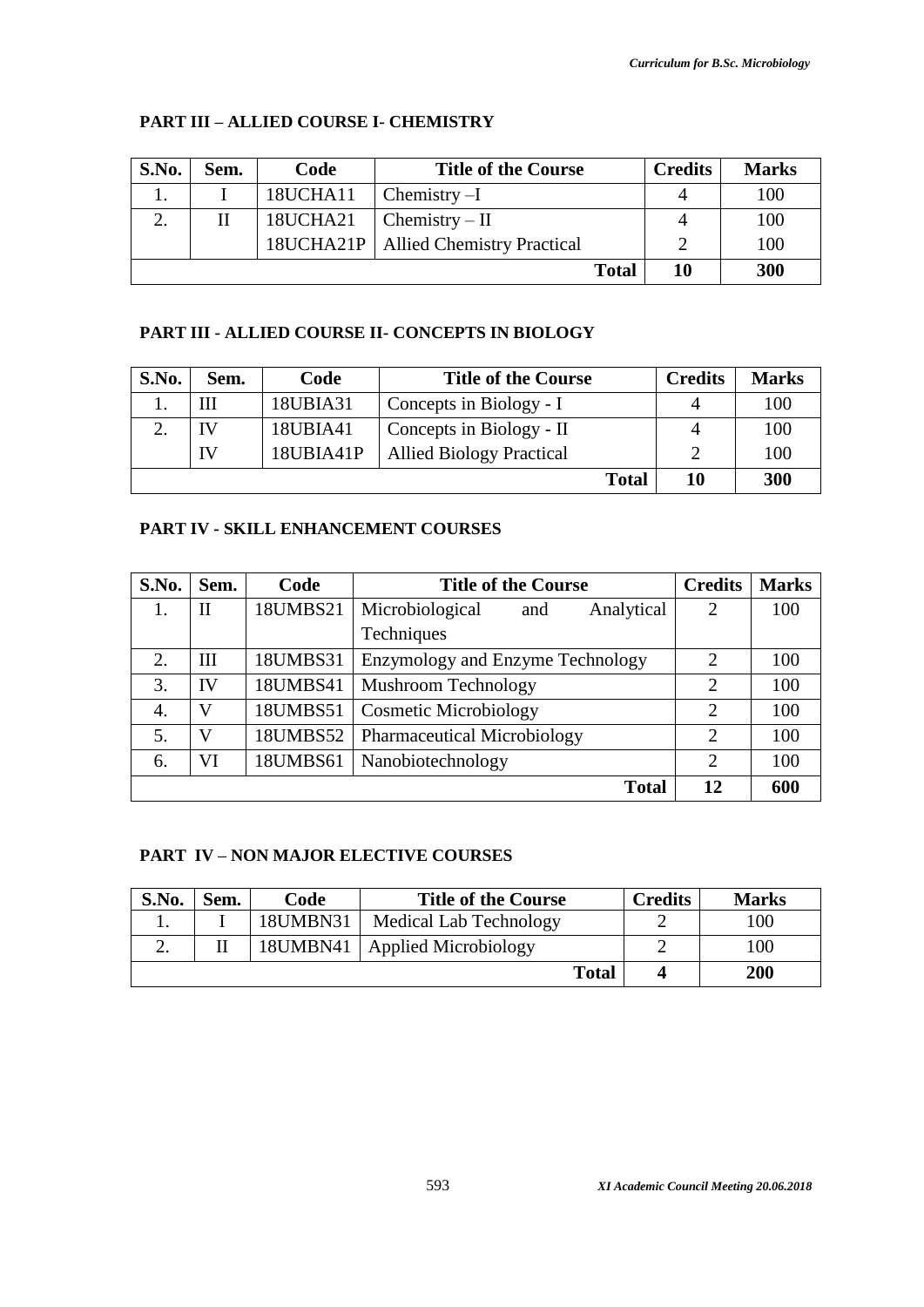| S.No.          | Sem.         | Code          | <b>Title of the Course</b>   | <b>Credits</b> | <b>Marks</b> |
|----------------|--------------|---------------|------------------------------|----------------|--------------|
| 1.             | $\mathbf{I}$ | 18UGVE11      | <b>Value Education</b>       | $\overline{2}$ | 100          |
| 2              | III          | 18UGHR31/     | Human Rights/                |                | 100          |
|                |              | 18UGWS32      | Women studies                |                |              |
| 3.             | IV           | 18UGEC41/     | Constitution of India        |                | 100          |
| $\overline{4}$ |              | 18UGEM42/     | Modern Economics/            |                |              |
| 6              |              | 18UGEA43/     | Adolescent Psychology/       |                |              |
| 7              |              | 18UGED44      | Disaster Management          |                |              |
| 8              |              | 18UMBI41G     | Internship/Field Project     |                | 100          |
| 9              |              | <b>PART V</b> | <b>Extension Activities</b>  |                |              |
| 10             | V            | 18UGES51      | <b>Environmental Studies</b> | $\overline{2}$ | 100          |
|                |              |               | <b>Total</b>                 | 8              | 400          |

# **PART IV–GENERIC ELECTIVE COURSES AND ABILITY ENHANCEMENT COMPULSORY COURSES**

# **PART –V - EXTENSION ACTIVITIES**

| S.No.          | Sem.     | Code           | <b>Title of the Course</b>      | <b>Credit</b> |
|----------------|----------|----------------|---------------------------------|---------------|
| 1              |          | <b>18UVNS1</b> | <b>National Service Scheme</b>  |               |
| $\overline{2}$ |          | <b>18UVNS2</b> | <b>Physical Education</b>       |               |
| 3              |          | 18UVYR1        | <b>Youth Red Cross Society</b>  |               |
|                | I, II,   | 18UVYR2        |                                 |               |
| 4              | III & IV | 18UVRR1        | Red Ribbon Club                 |               |
| 5              |          | 18UVSF1        | Science Forum                   |               |
| 6              |          | 18UVEC1        | Eco Club                        |               |
| 7              |          | 18UVLI1        | Library and Information Science |               |
| 8              |          | 18UVCC1        | <b>Consumer Forum</b>           |               |
| 9              |          | 18UVHF1        | <b>Health and Fitness Club</b>  |               |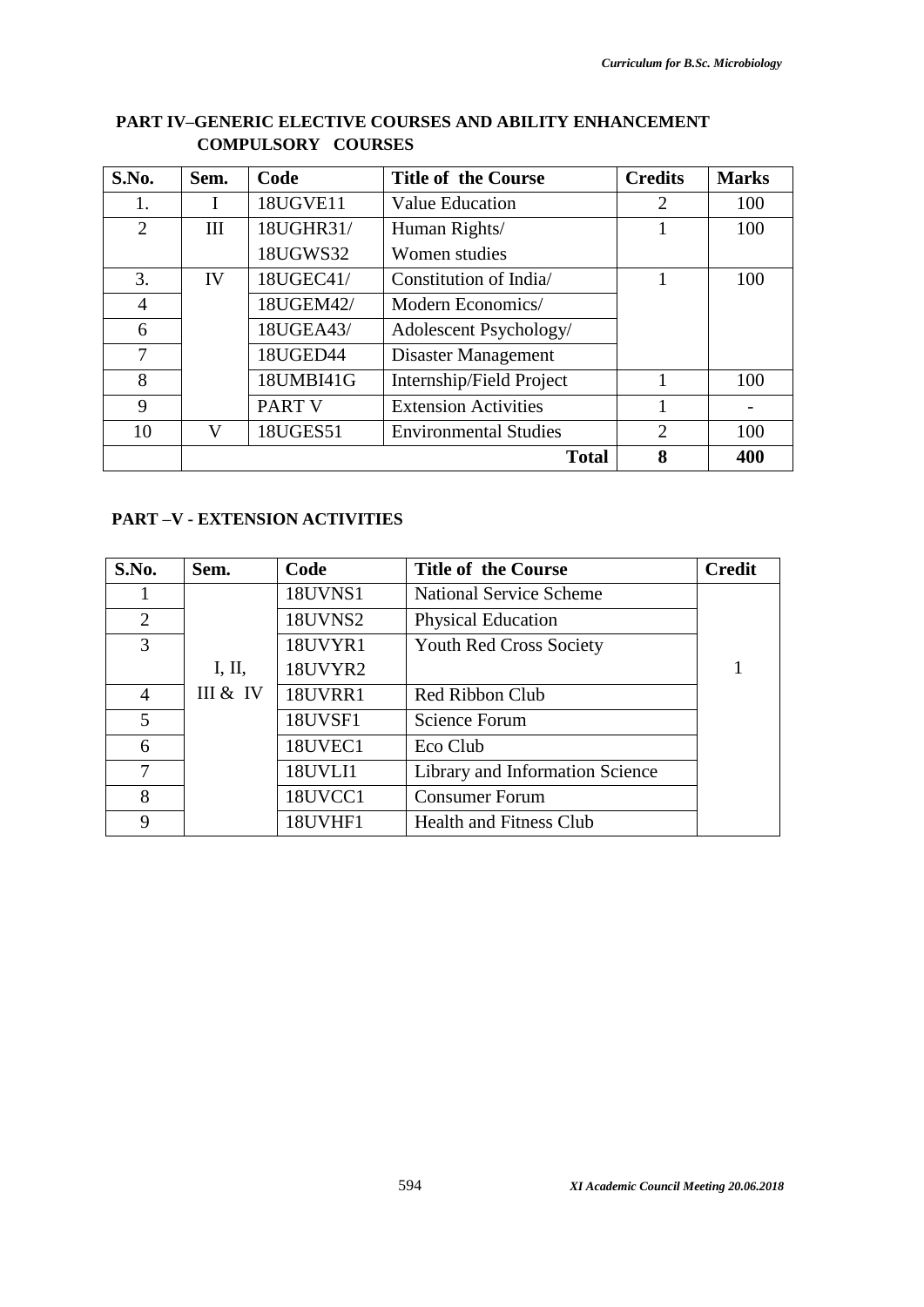

(Belonging to Virudhunagar Hindu Nadars)

An Autonomous Institution Affiliated to Madurai Kamaraj University, Madurai

*Re-accredited with 'A' Grade (3rd Cycle) by NAAC*

VIRUDHUNAGAR - 626 001

 **BACHELOR OF MICROBIOLOGY** PROGRAME STRUCTURE

|   |                 |                    |                         | <b>Hours</b>   |                | <b>Total</b> |              |
|---|-----------------|--------------------|-------------------------|----------------|----------------|--------------|--------------|
|   | <b>Semester</b> | <b>Course Code</b> | <b>Courses</b>          | per            | <b>Credits</b> |              | <b>Marks</b> |
|   |                 |                    |                         | week           |                | Int.         | Ext.         |
|   | Part I          | 18UTAG11           | Tamil/Hindi I           | 6              | 3              | 25           | 75           |
|   | Part II         | 18UENG11           | English I               | 6              | 3              | 25           | 75           |
|   |                 |                    | Core Course -1          |                |                |              |              |
|   |                 | 18UMBC11           | General                 | $\overline{4}$ | 4              | 25           | 75           |
|   | Part III        |                    | Microbiology            |                |                |              |              |
|   |                 | 18UMBC12           | Core Course - 2         | $\overline{4}$ | 4              | 25           | 75           |
|   |                 |                    | Biochemistry            |                |                |              |              |
| I |                 | 18UMBC21P          | <b>Core Course -3</b>   | $\overline{2}$ |                |              |              |
|   |                 |                    | Major Practical $-I$    |                |                |              |              |
|   |                 | 18UCHA11           | <b>Allied Course -I</b> |                |                |              |              |
|   |                 |                    | Chemistry - 1           | $\overline{4}$ | 4              | 25           | 75           |
|   |                 |                    | <b>Allied Course</b>    |                |                |              |              |
|   |                 | 18UCHA21P          | <b>Allied Chemistry</b> | 2              |                |              |              |
|   |                 |                    | Practical - I           |                |                |              |              |
|   | Part IV         | <b>18UGVE11</b>    | <b>Value Education</b>  | 2              | 2              | 40           | 60           |
|   |                 |                    | <b>TOTAL</b>            | 30             | 20             |              | 600          |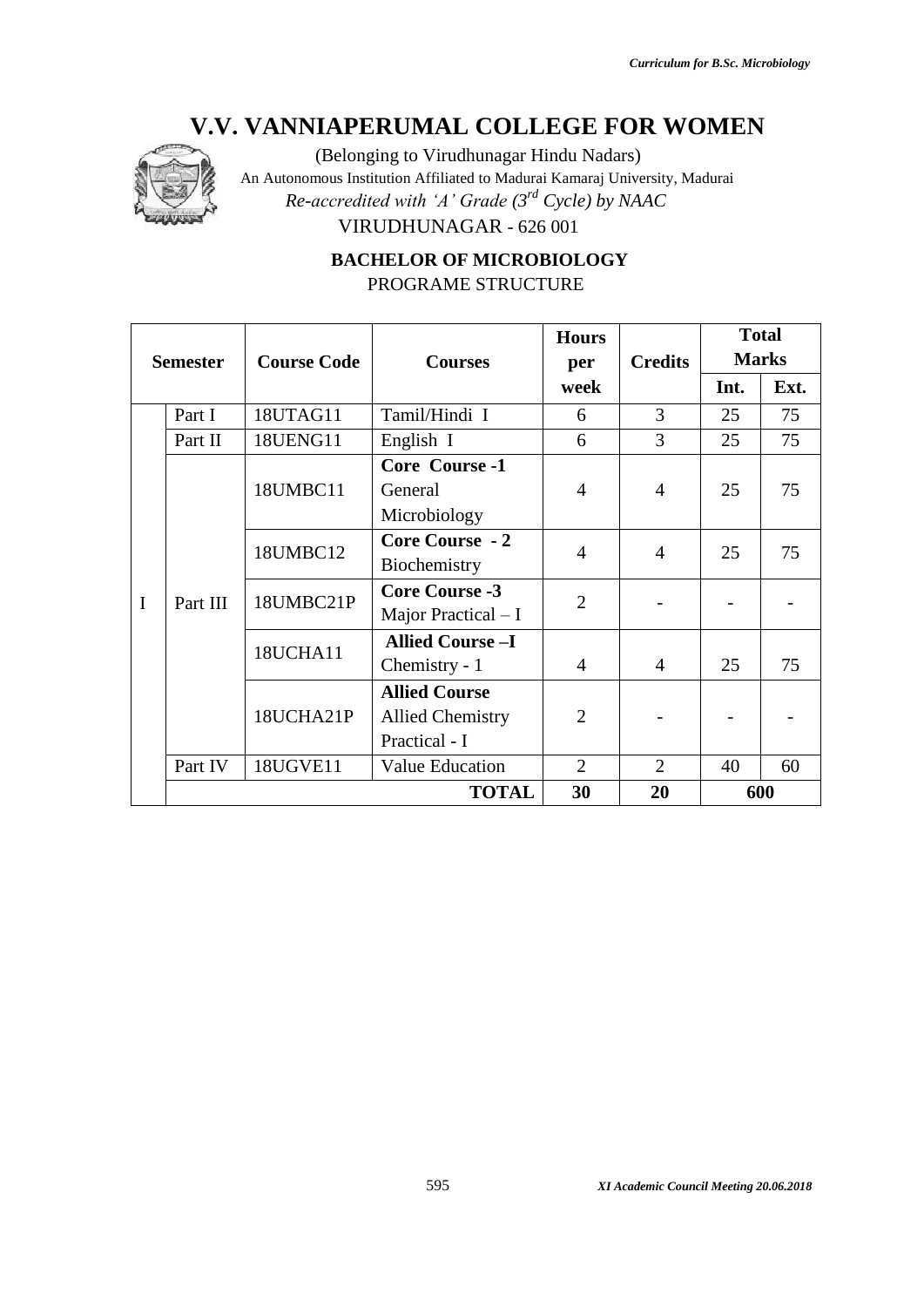|              |                 |                    |                                                                 | <b>Hours</b>   | <b>Credits</b> | <b>Total</b> |              |
|--------------|-----------------|--------------------|-----------------------------------------------------------------|----------------|----------------|--------------|--------------|
|              | <b>Semester</b> | <b>Course Code</b> | <b>Courses</b>                                                  | per            |                |              | <b>Marks</b> |
|              |                 |                    |                                                                 | week           |                | Int.         | Ext.         |
|              | Part I          | 18UTAG21           | Tamil/Hindi II                                                  | 6              | $\overline{3}$ | 25           | 75           |
|              | Part II         | 18UENG21           | English II                                                      | 6              | 3              | 25           | 75           |
|              |                 | 18UMBC21           | Core Course - 4<br>Microbial Taxonomy                           | $\overline{4}$ | $\overline{4}$ | 25           | 75           |
|              | Part III        | 18UMBC22           | Core Course - 5<br>Microbial Physiology<br>and Metabolism       | $\overline{4}$ | $\overline{4}$ | 25           | 75           |
|              |                 | 18UMBC21P          | <b>Core Course - 3</b><br>Major Practical -I                    | $\overline{2}$ | $\overline{2}$ | 40           | 60           |
| $\mathbf{I}$ |                 | 18UCHA21           | <b>Allied Course -I</b><br>Chemistry - II                       | $\overline{4}$ | $\overline{4}$ | 25           | 75           |
|              |                 | 18UCHA21P          | <b>Allied Course</b><br><b>Allied Chemistry</b><br>Practical    | $\overline{2}$ | $\overline{2}$ | 40           | 60           |
|              | Part IV         | 18UMBS21           | <b>SEC-1</b><br>Microbiological and<br>Analytical<br>Techniques | $\overline{2}$ | $\overline{2}$ | 40           | 60           |
|              |                 |                    | <b>TOTAL</b>                                                    | 30             | 24             |              | 800          |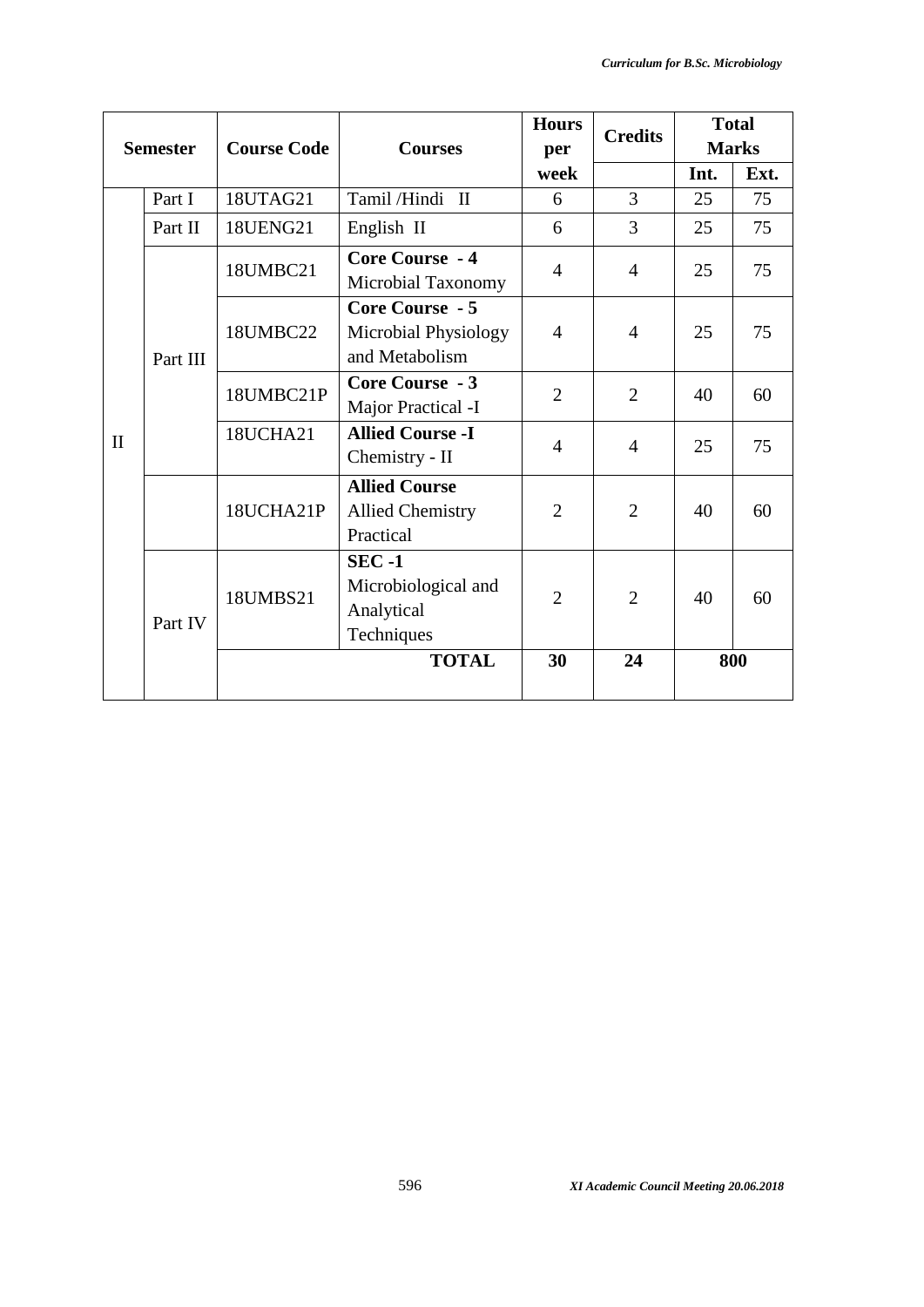|     |                 |                                                 |                                                                                                                                   | <b>Hours</b>   |                | <b>Total</b> |              |
|-----|-----------------|-------------------------------------------------|-----------------------------------------------------------------------------------------------------------------------------------|----------------|----------------|--------------|--------------|
|     | <b>Semester</b> | <b>Course Code</b>                              | <b>Courses</b>                                                                                                                    | per            | <b>Credits</b> |              | <b>Marks</b> |
|     |                 |                                                 |                                                                                                                                   | week           |                | Int.         | Ext.         |
|     | Part I          | 18UTAG31                                        | Tamil/Hindi<br>III                                                                                                                | 6              | 3              | 25           | 75           |
|     | Part II         | 18UENG31                                        | English III                                                                                                                       | 6              | 3              | 25           | 75           |
|     |                 | 18UMBC31                                        | <b>Core Course -6</b><br>Molecular Biology                                                                                        | 5              | 5              | 25           | 75           |
|     | Part III        | 18UMBC41P                                       | <b>Core Course -7</b><br>Major Practical - II                                                                                     | $\overline{2}$ |                |              |              |
|     |                 | 18UBIA31                                        | <b>Allied-Course -II</b>                                                                                                          | $\overline{4}$ | $\overline{4}$ | 25           | 75           |
|     |                 | 18UBIA41P                                       | Concepts in Biology $-I$<br><b>Allied Biology Practical-1</b>                                                                     | $\overline{2}$ |                |              |              |
| III | Part IV         | 18UMBS31                                        | $SEC -2$<br><b>Enzymology and Enzyme</b><br>Technology                                                                            | $\overline{2}$ | $\overline{2}$ | 40           | 60           |
|     |                 | 18UMBN31                                        | NMEC-1<br><b>Medical Lab Technology</b>                                                                                           | $\overline{2}$ | $\overline{2}$ | 40           | 60           |
|     |                 | 18UGHR31/<br>18UGWS32                           | <b>Generic Elective -1</b><br>1.Human Rights/<br>2. Women studies                                                                 | $\theta$       | $\mathbf{1}$   | 40           | 60           |
|     | Part IV         | 18UGEC41/<br>18UGEM42/<br>18UGEA43/<br>18UGED44 | <b>Generic Elective -2</b><br>Constitution of India/<br>Modern Economics/<br>Adolescent Psychology/<br><b>Disaster Management</b> | 1              |                |              |              |
|     |                 |                                                 | <b>TOTAL</b>                                                                                                                      | 30             | 20             |              | 700          |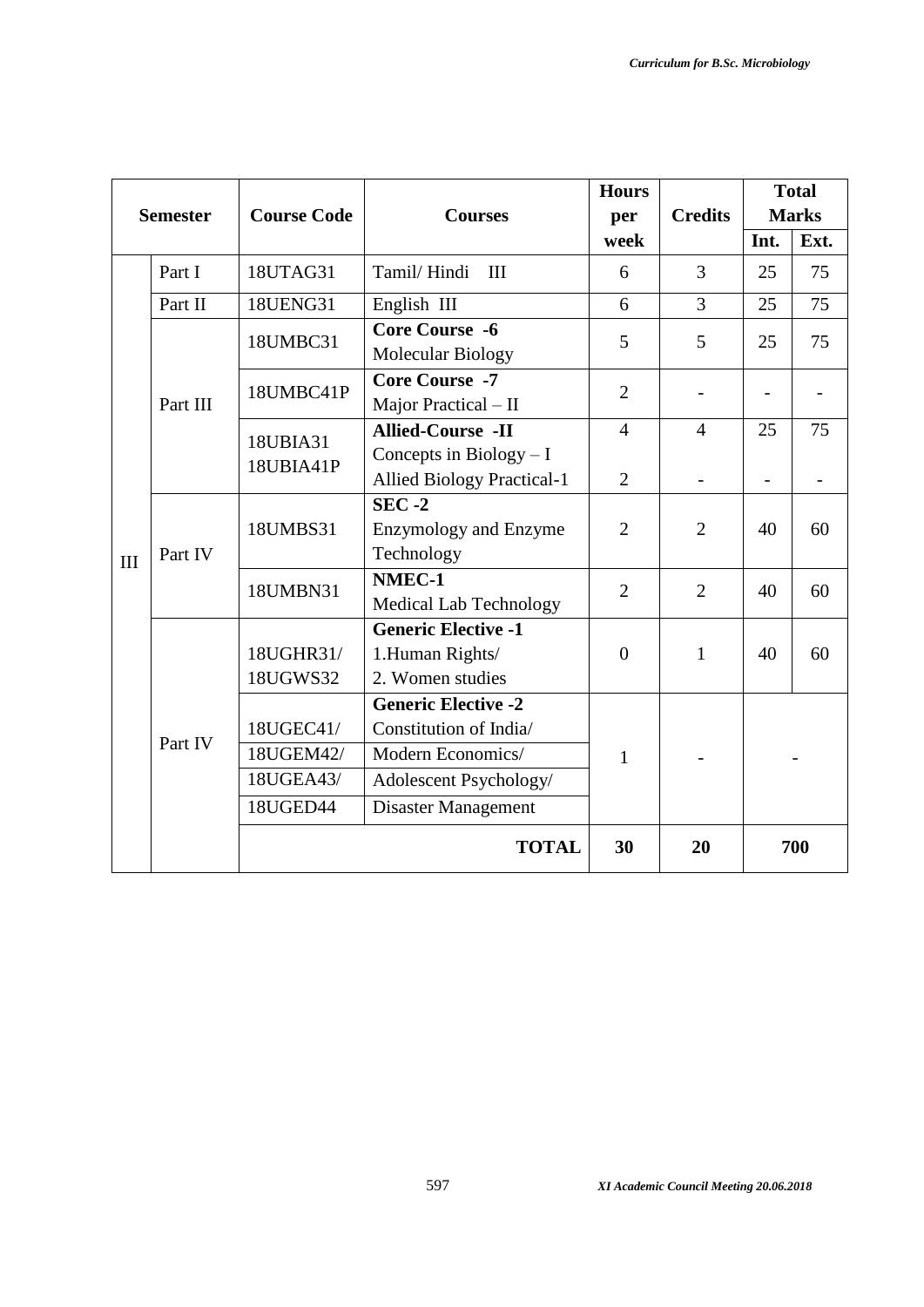|    |                 |                    |                                 | <b>Hours</b>   |                |      | <b>Total</b>      |
|----|-----------------|--------------------|---------------------------------|----------------|----------------|------|-------------------|
|    | <b>Semester</b> | <b>Course Code</b> | <b>Courses</b>                  | per            | <b>Credits</b> |      | <b>Marks</b>      |
|    |                 |                    |                                 | week           |                | Int. | Ext.              |
|    | Part I          | 18UTAG41           | Tamil/Hindi IV                  | 6              | $\overline{3}$ | 25   | 75                |
|    | Part II         | <b>18UENG41</b>    | English IV                      | 6              | $\overline{3}$ | 25   | 75                |
|    |                 |                    | <b>Core Course - 8</b>          | 5              | 5              | 25   | 75                |
|    |                 | 18UMBC41           | <b>Microbial Genetics</b>       |                |                |      |                   |
|    |                 | 18UMBC41P          | <b>Core Course - 7</b>          | $\overline{2}$ | $\overline{2}$ | 40   | 60                |
|    | Part III        |                    | Major Practical -II             |                |                |      |                   |
|    |                 |                    | <b>Allied Course - II</b>       |                |                |      |                   |
|    |                 | 18UBIA41           | Concepts in Biology - II        | $\overline{4}$ | $\overline{4}$ | 25   | 75                |
|    |                 | 18UBIA41P          | <b>Allied Biology Practical</b> | $\overline{2}$ | $\overline{2}$ | 40   | 60                |
|    |                 | 18UMBS41           | $SEC -3$<br>Mushroom Technology | $\overline{2}$ | $\overline{2}$ | 40   | 60                |
| IV |                 |                    | NMEC-2                          | $\overline{2}$ | $\overline{2}$ | 40   | 60                |
|    | Part IV         | 18UMBN41           | <b>Applied Microbiology</b>     |                |                |      |                   |
|    |                 | 18UMBI41G          | Internship/Field Project        | $\overline{0}$ | $\mathbf{1}$   | 100  | $\qquad \qquad -$ |
|    |                 |                    | <b>Generic Elective -2</b>      |                |                |      |                   |
|    |                 | 18UGEC41           | Constitution of India/          |                |                |      |                   |
|    |                 | 18UGEM42           | Modern Economics/               | 1              | 1              | 100  |                   |
|    |                 | <b>18UGEA43</b>    | Adolescent Psychology/          |                |                |      |                   |
|    |                 | 18UGED44           | Disaster Management             |                |                |      |                   |
|    | Part V          |                    | <b>Extension Activities</b>     |                | $\mathbf{1}$   |      |                   |
|    |                 |                    | <b>TOTAL</b>                    | 30             | 26             |      | 1000              |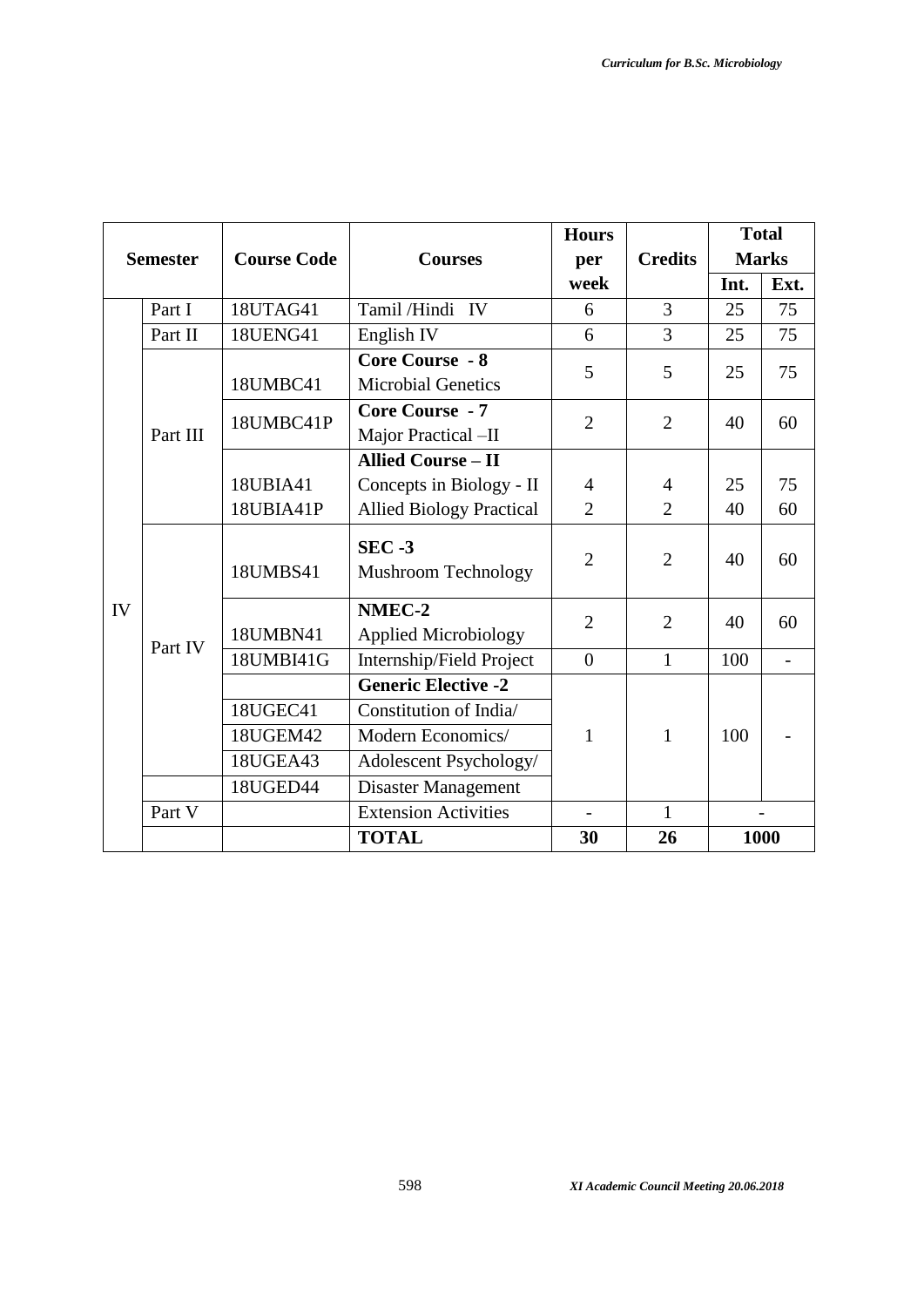|                         | <b>Semester</b> | <b>Course Code</b><br><b>Courses</b> |                                                             | <b>Hours</b><br>per | <b>Credits</b> | <b>Total</b><br><b>Marks</b> |      |
|-------------------------|-----------------|--------------------------------------|-------------------------------------------------------------|---------------------|----------------|------------------------------|------|
|                         |                 |                                      |                                                             | week                |                | Int.                         | Ext. |
|                         |                 | 18UMBC51                             | Core Course $-9$                                            |                     |                |                              |      |
|                         |                 |                                      | Clinical<br>Microbiology                                    | $\overline{4}$      | $\overline{4}$ | 25                           | 75   |
|                         |                 | 18UMBC52                             | Core Course - 10<br>Immunology                              | $\overline{4}$      | $\overline{4}$ | 25                           | 75   |
|                         |                 | 18UMBC53                             | Core Course - 11<br><b>Bioinformatics</b>                   | $\overline{4}$      | $\overline{4}$ | 25                           | 75   |
|                         | Part III        | 18UMBC61P                            | Core Course - 12<br>Major Practical - III                   | 3                   |                |                              |      |
|                         |                 | 18UMBC62P                            | Core Course - 13<br>Major Practical - IV                    | 3                   |                |                              |      |
| $\overline{\mathsf{V}}$ |                 | 18UMBC63P                            | Core Course - 14<br>Major Practical -V                      | $\overline{2}$      |                |                              |      |
|                         |                 | 18UMBE51<br>18UMBE52                 | <b>DSEC-1</b><br>1.Virology<br>2.Diagnostic<br>Microbiology | $\overline{4}$      | $\overline{4}$ | 25                           | 75   |
|                         |                 | 18UMBO51                             | Online Assessment                                           | $\overline{a}$      | $\mathbf{1}$   | 50                           |      |
|                         |                 | 18UMBS51                             | <b>SEC-4</b><br>Cosmetic<br>Microbiology                    | $\overline{2}$      | $\overline{2}$ | 40                           | 60   |
|                         | Part IV         | 18UMBS52                             | $SEC - 5$<br>Pharmaceutical<br>Microbiology                 | $\overline{2}$      | $\overline{2}$ | 40                           | 60   |
|                         |                 | 18UGES51                             | Environmental<br><b>Studies</b>                             | $\overline{2}$      | $\overline{2}$ | 40                           | 60   |
|                         |                 |                                      | <b>TOTAL</b>                                                | 30                  | 23             | 750                          |      |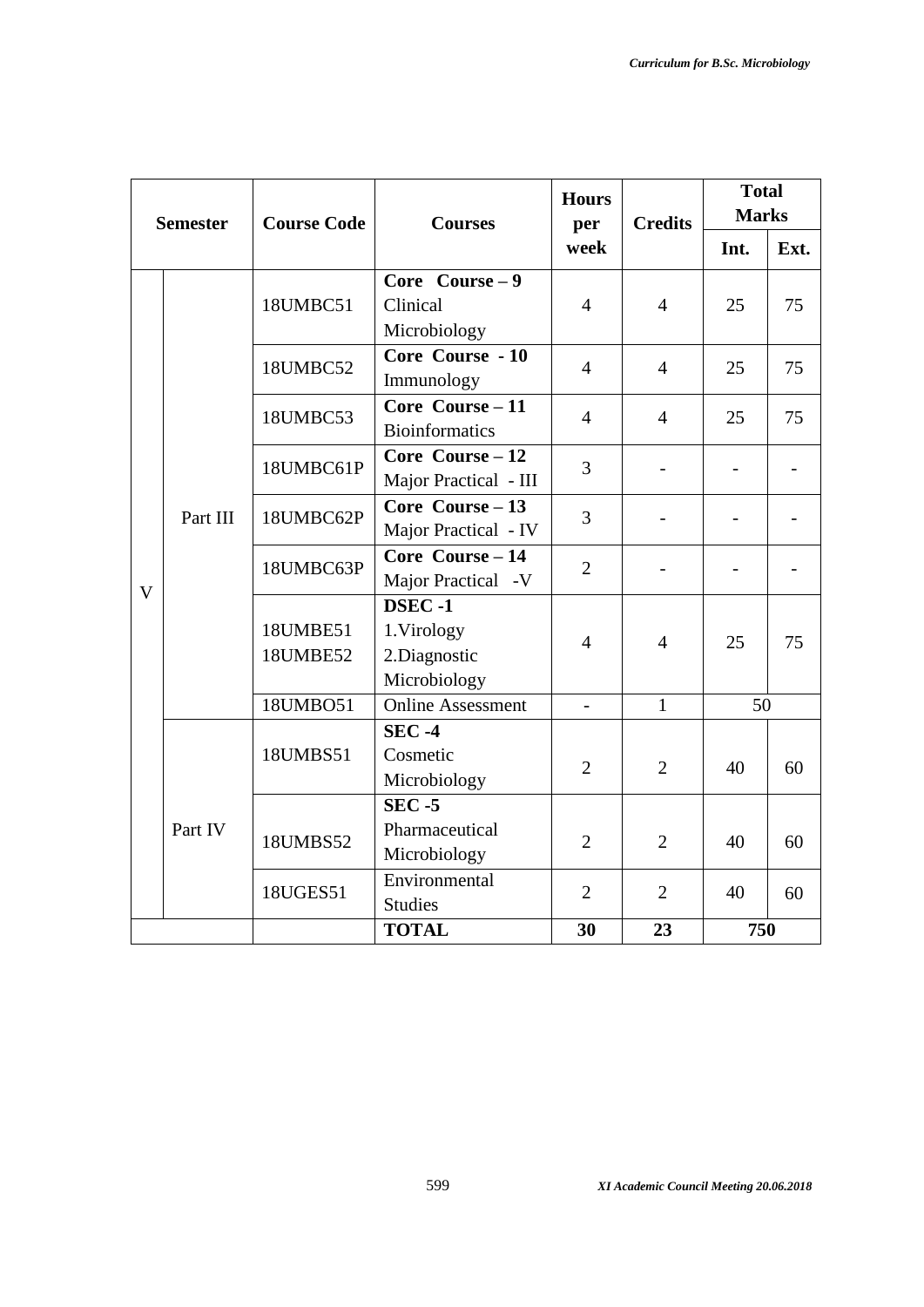| <b>Semester</b> |          | <b>Course Code</b><br><b>Courses</b> |                          | <b>Hours</b><br>per      | <b>Credits</b> | <b>Total</b><br><b>Marks</b> |      |
|-----------------|----------|--------------------------------------|--------------------------|--------------------------|----------------|------------------------------|------|
|                 |          |                                      |                          | week                     |                | Int.                         | Ext. |
|                 |          |                                      | Core Course -15          |                          |                |                              |      |
|                 |          | 18UMBC61                             | Agricultural             | 5                        | $\overline{4}$ | 25                           | 75   |
|                 |          |                                      | Microbiology             |                          |                |                              |      |
|                 |          |                                      | Core Course -16          |                          |                |                              |      |
|                 |          | 18UMBC62                             | Industrial               | 5                        | $\overline{4}$ | 25                           | 75   |
|                 |          |                                      | Microbiology             |                          |                |                              |      |
|                 |          | 18UMBC63                             | Core Course -17          | 5                        | $\overline{4}$ | 25                           | 75   |
|                 |          |                                      | Biotechnology            |                          |                |                              |      |
|                 |          | 18UMBC61P                            | Core Course $-12$        | 3                        | 3              | 40                           | 60   |
|                 |          |                                      | Major Practical - III    |                          |                |                              |      |
|                 |          | 18UMBC62P                            | Core Course $-12$        | 3                        | 3              | 40                           | 60   |
| VI              | Part III |                                      | Major Practical -IV      |                          |                |                              |      |
|                 |          | 18UMBC63P                            | Core Course $-12$        | $\overline{2}$           | $\overline{2}$ | 40                           | 60   |
|                 |          |                                      | Major Practical -V       |                          |                |                              |      |
|                 |          |                                      | DSEC-2                   |                          |                |                              |      |
|                 |          | 18UMBE61                             | 1. Environmental         |                          |                |                              |      |
|                 |          |                                      | Microbiology             | 5                        | $\overline{4}$ | 25                           | 75   |
|                 |          | 18UMBE62                             | 2. Food                  |                          |                |                              |      |
|                 |          |                                      | Microbiology             |                          |                |                              |      |
|                 |          | 18UMBO61                             | <b>Online Assessment</b> | $\overline{\phantom{0}}$ | $\mathbf{1}$   |                              | 50   |
|                 | Part IV  |                                      | $SEC - 6$                |                          |                |                              |      |
|                 |          | 18UMBS61                             | Nanobiotechnology        | $\overline{2}$           | $\overline{2}$ | 40                           | 60   |
|                 |          |                                      | <b>TOTAL</b>             | 30                       | 27             |                              | 850  |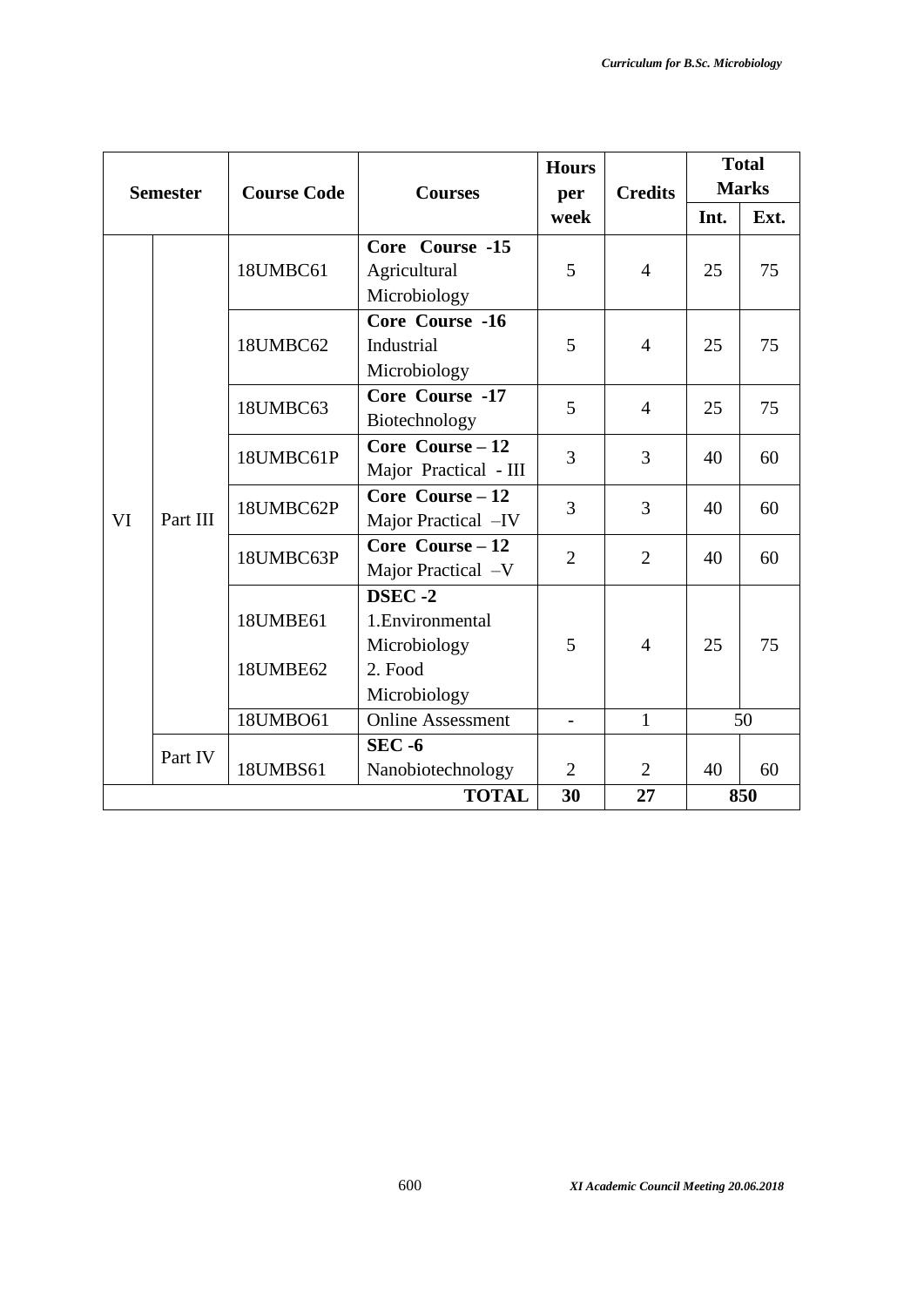

(Belonging to Virudhunagar Hindu Nadars) An Autonomous Institution Affiliated to Madurai Kamaraj University, Madurai *Re-accredited with 'A' Grade (3rd Cycle) by NAAC* VIRUDHUNAGAR - 626 001

> **B.Sc. MICROBIOLOGY (SEMESTER**) **(2018 -19 onwards)**

| Semester I                     |                             | Hours/Week: 4  |                 |  |
|--------------------------------|-----------------------------|----------------|-----------------|--|
| Core Course-1                  | <b>GENERAL MICROBIOLOGY</b> | Credits: 4     |                 |  |
| Course Code<br><b>18UMBC11</b> |                             | Internal<br>25 | External<br>75. |  |

#### **COURSE OUTCOMES**

On Completion of the course, the students will be able to

- enhance the inspiration about the Microbiology and Microbiologists.
- obtain knowledge on the types of microorganisms & their differentiation.
- know the structure and functions of prokaryotic and eukaryotic cells.
- know the salient features and the structure of bacteria.
- obtain knowledge on the structure and characteristics of algae and fungi.
- retrieve knowledge on the characteristics and life cycle of viruses and protozoa.

#### **UNIT I**

Historical perspective: Discovery of microbial world - Contributions of Leeuwenhoek, Louis Pasteur and Robert Koch. Microbial role in disease (germ theory), Scope and relevance of microbiology, spontaneous generation conflicts **(**8 Hours)

#### **UNIT II**

 Prokaryotic cell Structure and function: Cell wall (Gram positive and Gram negative), Cell membranes, Mesosome, Flagella, Pili, Capsule, Cytoplasm, Inclusion bodies, Ribosomes, Nucleoid, Endospores and Gas vesicles. **(**14 Hours)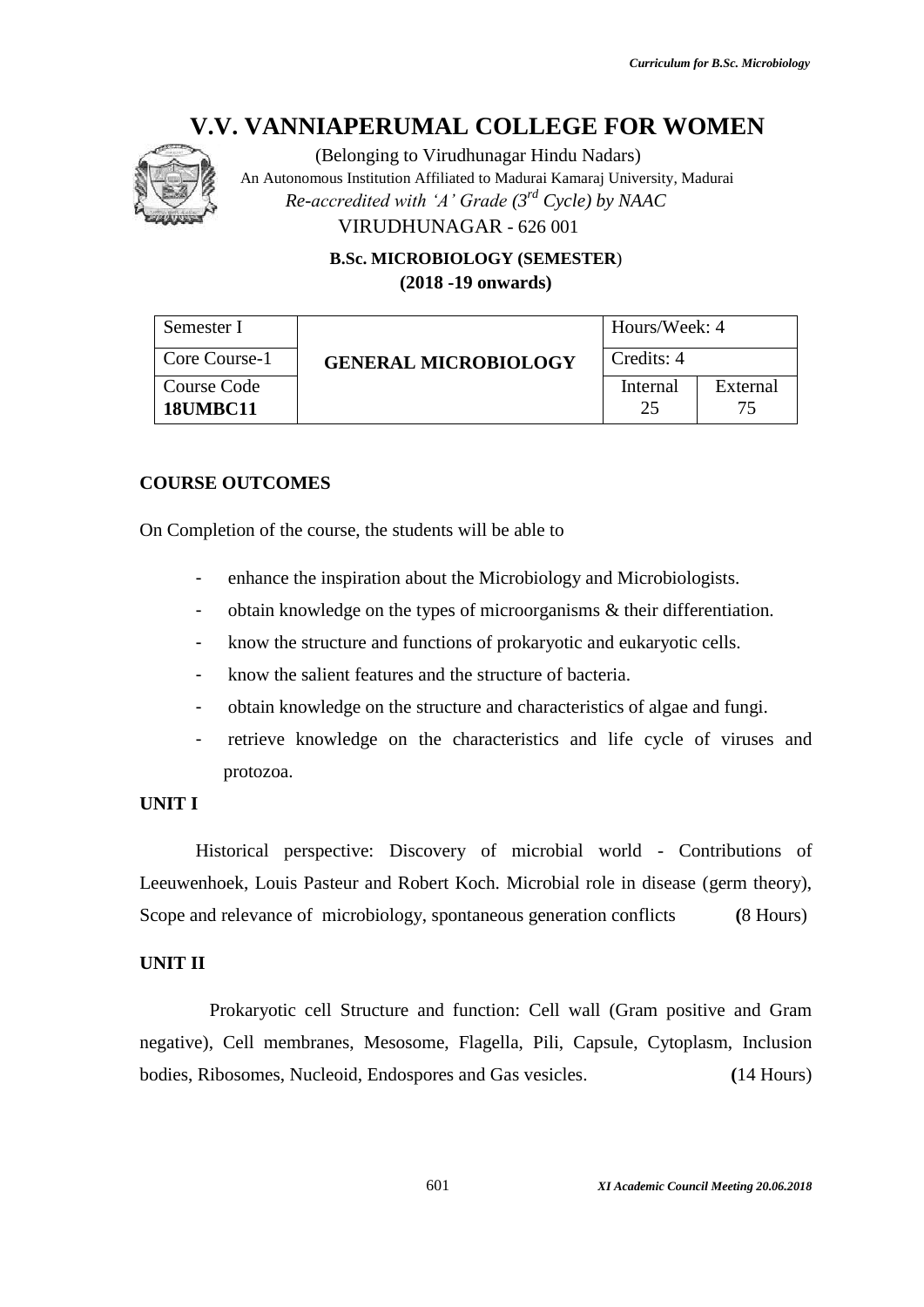#### **UNIT III**

 Eukaryotic cell organelles: Endoplasmic reticulum, Golgi apparatus, Mitochondria, Ribosomes, Lysosomes, Chloroplasts and Nucleus. Differences between prokaryotic and eukaryotic cells. **(**14 Hours)

# **UNIT IV**

Salient features of Bacteria: *Bacillus, E. coli, Streptococcus* and *Staphylococcus.* Structure and reproduction of Algae - *Chlamydomonas* and *Chlorella.* Structure and reproduction of Fungi - *Penicillium and Saccharomyces*. **(**12 Hours)

#### **UNIT V**

Structure and life cycle of bacterial viruses: T4 & Lambda. Structure and life cycle of plant and animal viruses: TMV & HIV. Salient features and Life cycle of Protozoa*: Plasmodium & Entamoeba histolytica*. **(**12 Hours)

#### **TEXT BOOK**

 Prescott, Harley and Klein, (2006), *Microbiology* 7/e, The McGraw-Hill Companies, New Delhi.

#### **REFERENCE BOOKS**

- 1. Pelczar, M.J, Chan, E.C.S and Kreig, N.R, (2001), *Microbiology 5/e*, Tata McGraw Hill Publishing Co Ltd, New Delhi
- 2. Schlegel, H.G (200), *General Microbiology* 7/e, Cambridge University Press, Cambridge.
- 3. Stainer, R.Y, Ingraham, Wheelis, M.G. and Paintor, P.R. (1999),

*The Microbial World 5/e*, Prentice Hall, New Jersey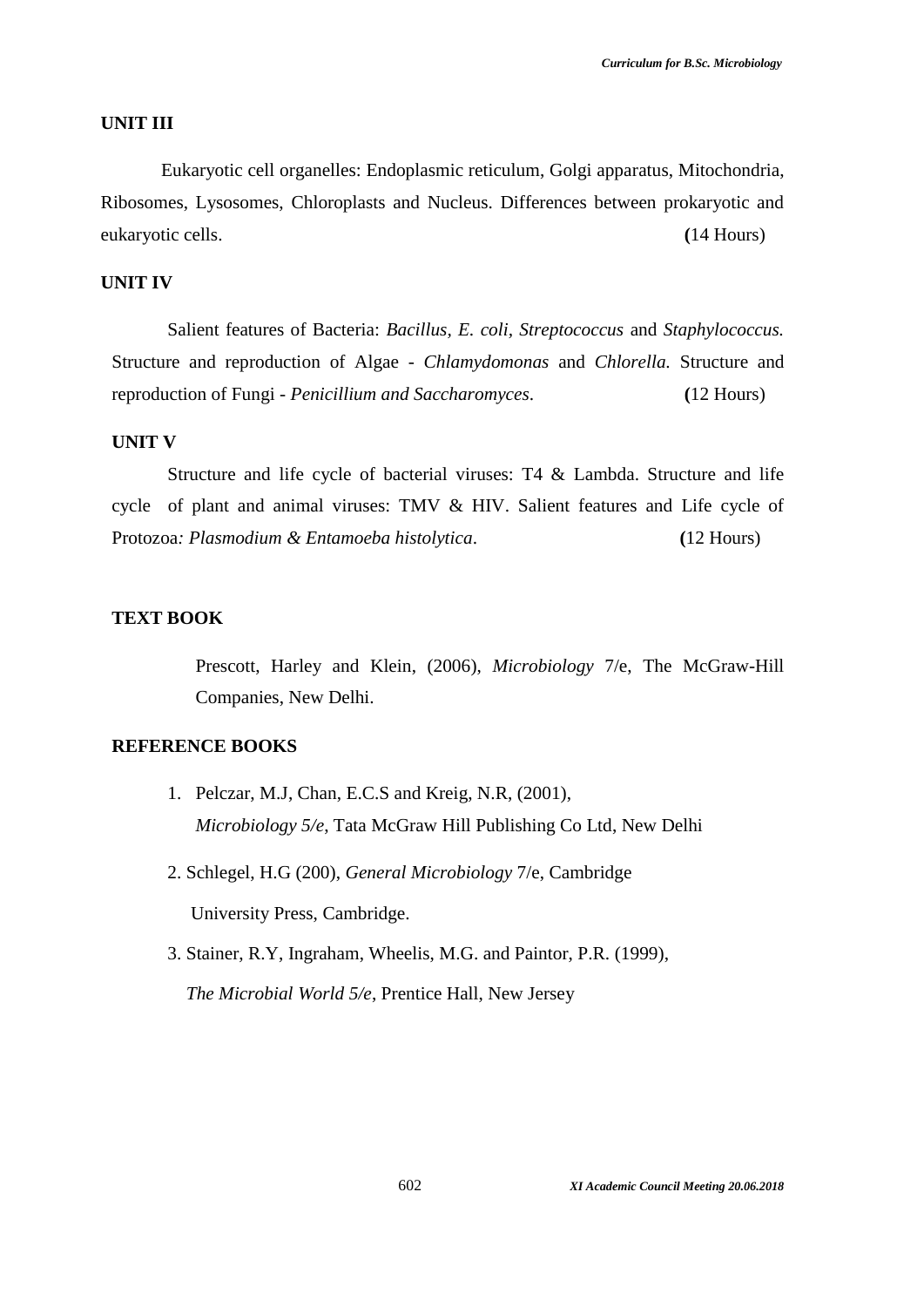

(Belonging to Virudhunagar Hindu Nadars)

An Autonomous Institution Affiliated to Madurai Kamaraj University, Madurai

*Re-accredited with 'A' Grade (3rd Cycle) by NAAC*

VIRUDHUNAGAR - 626 001

**B.Sc. MICROBIOLOGY (SEMESTER**) **(2018 -19 onwards)**

| Semester I                     |                     | Hours/Week: 4  |                |
|--------------------------------|---------------------|----------------|----------------|
| Core Course-2                  | <b>BIOCHEMISTRY</b> | Credits: 4     |                |
| Course Code<br><b>18UMBC12</b> |                     | Internal<br>25 | External<br>75 |

# **COURSE OUTCOMES**

On Completion of the course, the students will be able to

- gain knowledge on the basic needs of our body like water, carbohydrates and lipids.
- gain knowledge on the types of protein present in our body and also to know about the structure and properties.
- know the properties and structure of aminoacids.
- know the components present in nucleic acids and the physical  $\&$  chemical properties of lipids.
- gain knowledge on the roles of vitamins and their functions
- enhance knowledge about the metabolic actions of various hormones.

# **UNIT I**

Water and Life – pH and buffers. Carbohydrates –Biological significance – classification, structure, chemical and physical properties of monosaccharides (Glucose), disaccharides (Sucrose) and polysaccharides (Starch). (10 Hours)

# **UNIT II**

Lipids – Biological significance, Classification, Structure, Physical and Chemical properties of Fats, Fatty acids, Glycerol, phospholipids, Spingolipids, Lipoproteins and Eicosanoids. (10 Hours)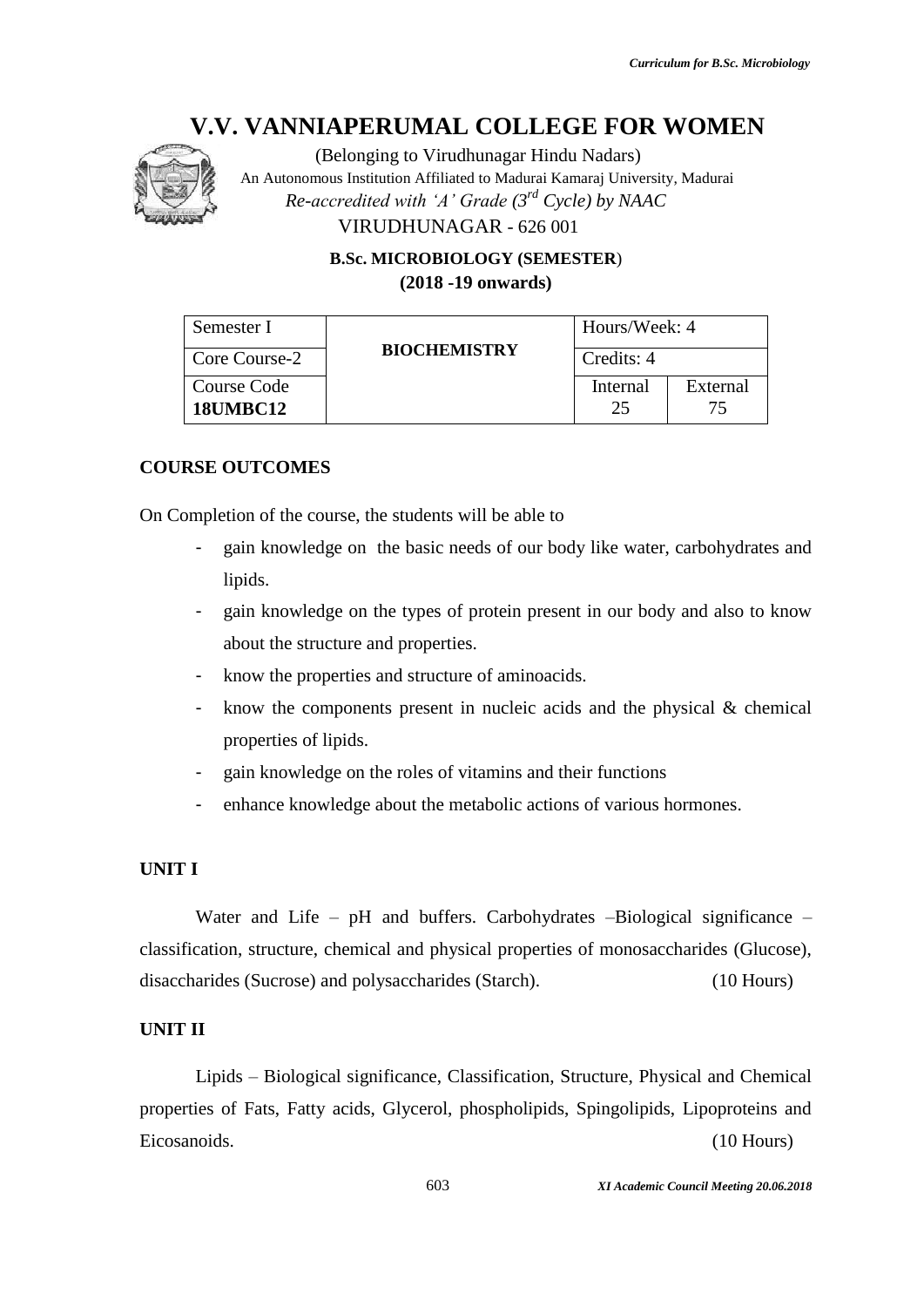#### **UNIT III**

Amino acids –Classification and Properties. Proteins – Primary, Secondary, Tertiary and Quaternary structure. Nucleic acids – components, Structural conformation, types & properties of DNA and RNA. (12 Hours)

# **UNIT IV**

Vitamins – classification – Fat soluble vitamins – Structure, properties and functions of Vitamin A,D,E and K –. Water soluble vitamins – Structure, properties and functions of Vitamin C,  $B_1$ ,  $B_2$ , Folic acid and  $B_{12}$ . (14 Hours)

#### **UNIT V**

Hormones – Introduction – Biosynthesis and metabolic actions of Thyroid, Insulin, Glucagon, Adrenal and Pituitary hormones. **(**14 Hours)

# **TEXT BOOK**

Jain J.L, Sunjay jain, Nitin jain (2005), *Fundamentals of Biochemistry, 6/e*,

#### **REFERENCE BOOKS**

- 1. Lehninger, A.L, (2012), *Principles of Biochemistry. 6/e*, CSB Publishers.
- 2. Zubay, G, (1998), *Biochemistry -4/e,* McMillan Publishers NY, Collier McMillan Company Publishers, London.
- *3.* Ambika Shanmugam, (2016), *Fundamentals of Biochemistry for Medical Students*, 8<sup>th</sup> edition.
- 4. Lubert Stryer, (2009), *Biochemistry*. 4<sup>th</sup> edition.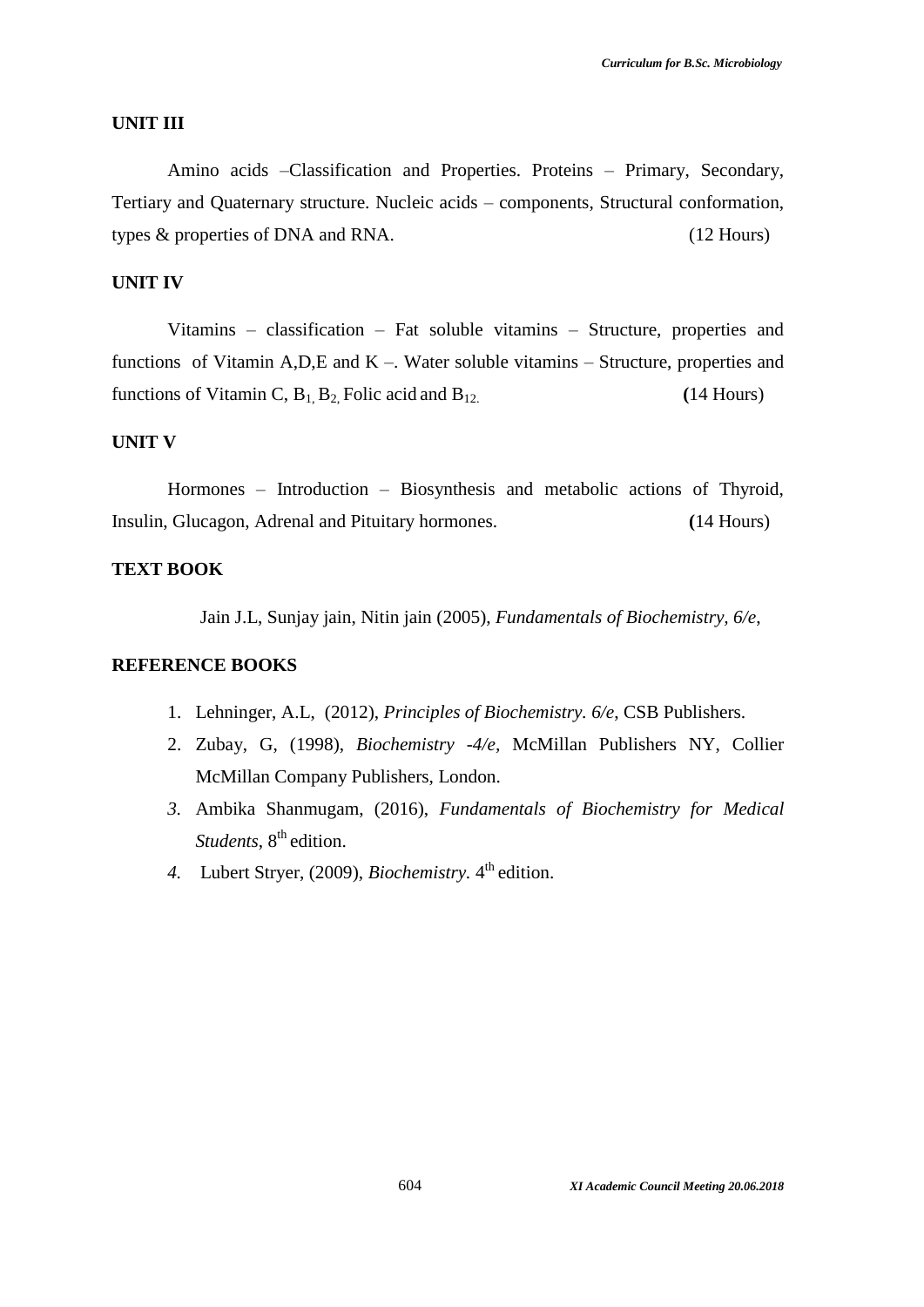

(Belonging to Virudhunagar Hindu Nadars) An Autonomous Institution Affiliated to Madurai Kamaraj University, Madurai *Re-accredited with 'A' Grade (3rd Cycle) by NAAC* VIRUDHUNAGAR - 626 001

| Semester I                 |                        | Hours/Week: 2 |                          |
|----------------------------|------------------------|---------------|--------------------------|
| <b>Ability Enhancement</b> | <b>VALUE EDUCATION</b> | Credits: 2    |                          |
| <b>Compulsory Course</b>   | $(2018 - 19)$ onwards) |               |                          |
| Course Code                |                        | Internal      | External                 |
| <b>18UGVE11</b>            |                        | 100           | $\overline{\phantom{0}}$ |

# **COURSE OUTCOMES**

On completion of the course, the students will be able to

- instill moral values of life in mind of students
- realize potential of human being and glory of human life
- be aware of Indian culture and heritage
- be aware of their rights as women and thereby enabling them to meet the challenges of life.

# **UNIT I: Values of Life**

Introduction - Definition of Values - Significance of Values - Classification of Values – Need for Value Education.

# **UNIT II: Values for Individual Welfare**

Honesty and Integrity- Punctuality- Positive Thinking - Commitment at the Workplace .

# **UNIT III: Values for Familial Welfare/Peace**

Respect and Love for Elders – Truthfulness- Harmonious Relationship – Hospitality.

# **UNIT IV: Values for Social Welfare/Prosperity**

Patriotism and Non-Violence-Human Rights-Women's Rights.

# **UNIT V: Values for Spiritual Welfare/Well being**

Faith in God- Meditation- Purity- Self Surrender.

# **BOOK PRESCRIBED**

Maithili.B & Thilakam.C., *et al.* (2014) . *Value Education*. Chennai: New Century Book House (P) Ltd.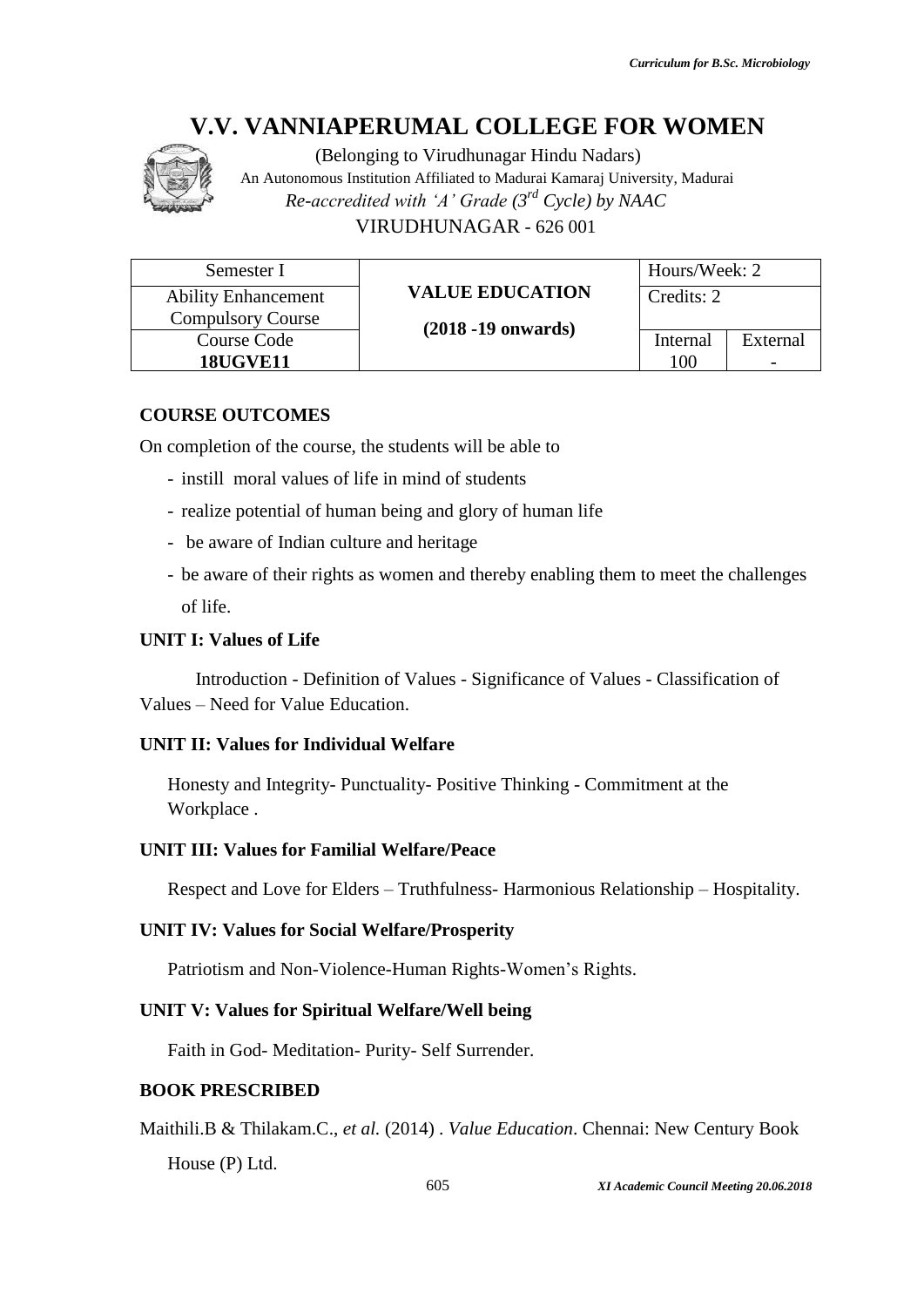

(Belonging to Virudhunagar Hindu Nadars) An Autonomous Institution Affiliated to Madurai Kamaraj University, Madurai *Re-accredited with 'A' Grade (3rd Cycle) by NAAC* VIRUDHUNAGAR - 626 001

**B.Sc. MICROBIOLOGY (SEMESTER**)

**(2018 -19 onwards)**

| Semester II                    |                           | Hours/Week: 4 |                |
|--------------------------------|---------------------------|---------------|----------------|
| Core Course-4                  | <b>MICROBIAL TAXONOMY</b> | Credits: 4    |                |
| Course Code<br><b>18UMBC21</b> |                           | Internal      | External<br>75 |

#### **COURSE OUTCOMS**

On Completion of the course, the students will be able to

- obtain the ability to identify the nature of microorganisms based on Bergey's manual.
- retrieve skill to differentiate microorganisms based on their major characteristics.
- gain knowledge on the organism's cell division, spore forming ability, locomotory ability & cell wall synthesizing nature.
- obtain knowledge on the differential features of Eubacteria and Archaeobacteria.
- understand the nomenclature  $&$  classification of algae and fungi.
- enhance the ability to classify protozoa and virus.

#### **UNIT I**

Introduction to microbial diversity – Taxonomic ranks, hierarchial arrangements in taxonomy. Classification systems - phenetic and phylogenetic. Major characteristics used in taxonomy – Morphological, Physiological, Biochemical and molecular characteristics. Principles of numerical taxonomy. **(**12 Hours)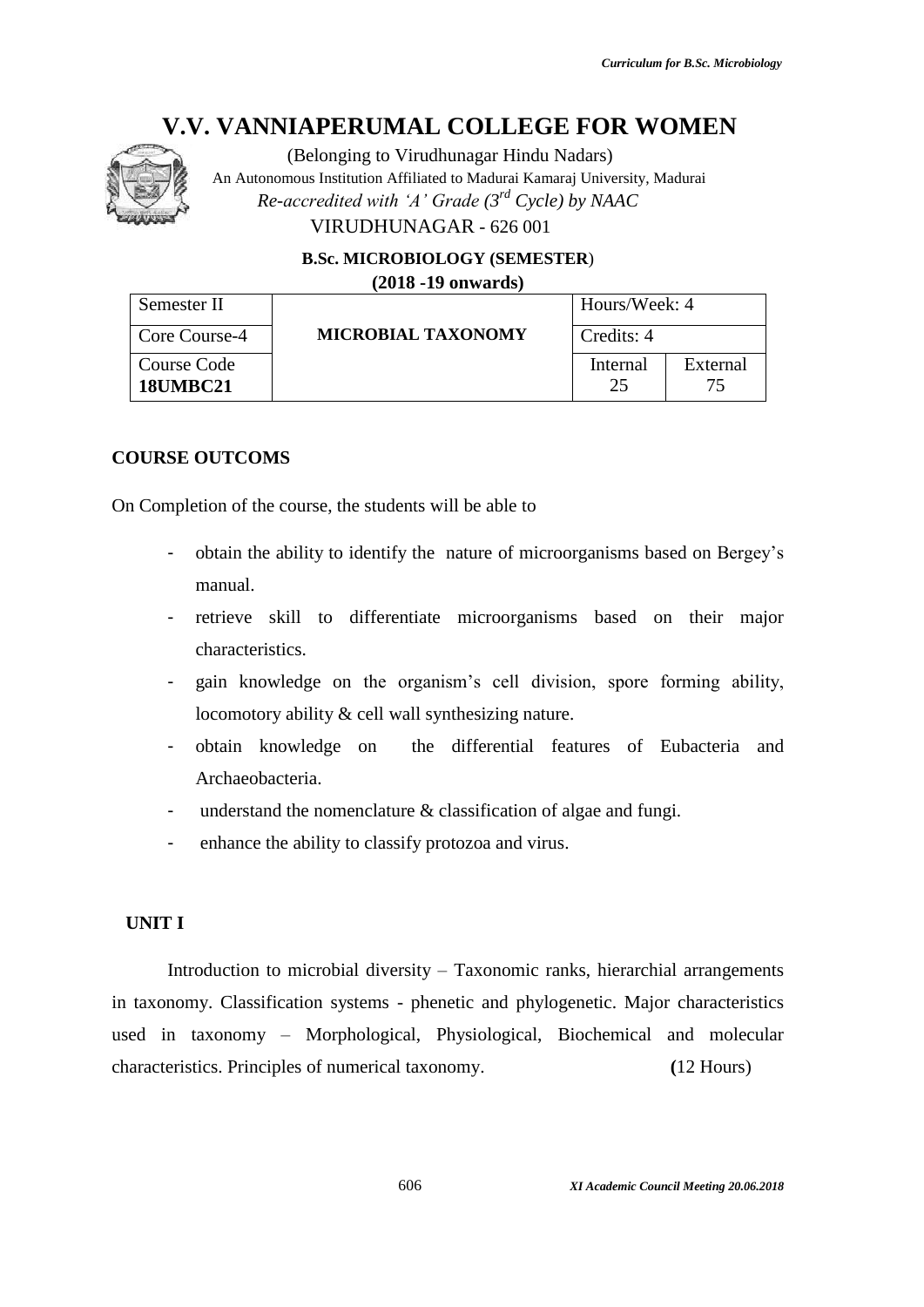#### **UNIT II**

Classification based on Kingdom systems – Whittaker, Carl Woese & Cavalier Smith. Classification of bacteria as per the Bergey's manual of systematic bacteriology – Gram negative bacteria (Vol - 1): Gram Negative Aerobic Rods (*Pseudomonas)* and Cocci (*Neisseria*), Facultatively Anaerobic Gram Negative Rods (*Enterobacteriaceae* & *Vibrionaceae),* Aerobic, Motile and Helical Gram Negative Bacteria *Bdellovibrio.*

(13 Hours)

#### **UNIT III**

Gram positive bacteria (Vol - II): Gram positive cocci *(Staphylococcus),* Endospore forming Gram Positive Rods *(Clostridium)* & Cocci *(Sporosarcina).* Gram negative bacteria (Vol - III): Oxygenic and anoxygenic photosynthetic bacteria, Archaebacteria: Methanogens, Halophiles, Acidophiles, and Thermophiles. General properties of *Actinomycetes* (Vol - IV): *Streptomyces.* (13 Hours)

# **UNIT IV**

Classification of of algae and their characteristics: Fritsch. Classification of fungi and their characteristics: Alexopoulos & Mims. Classification of Protozoa and their salient features. (12 Hours) (12 Hours)

#### **UNIT V**

Viral taxonomy: characteristics used in nomenclature & classification of bacterial, plant and animal viruses. **(**10 Hours)

# **TEXT BOOK**

Prescott, Harley and Klein, (2006), *Microbiology, 7/e.* The McGraw – Hill Companies

#### **REFERENCE BOOKS**

- 1. Maigan, M.T, Martinko J.M and J. Parker, (2000), *Brock Biology of*   $Microorganisms, (9<sup>th</sup> edition), Prentice – Hall.$
- 2. C.J. Alexopoulos and C.W. Mims (1979), *Introductory Mycology*, 3<sup>rd</sup> edition, Wiley, New York.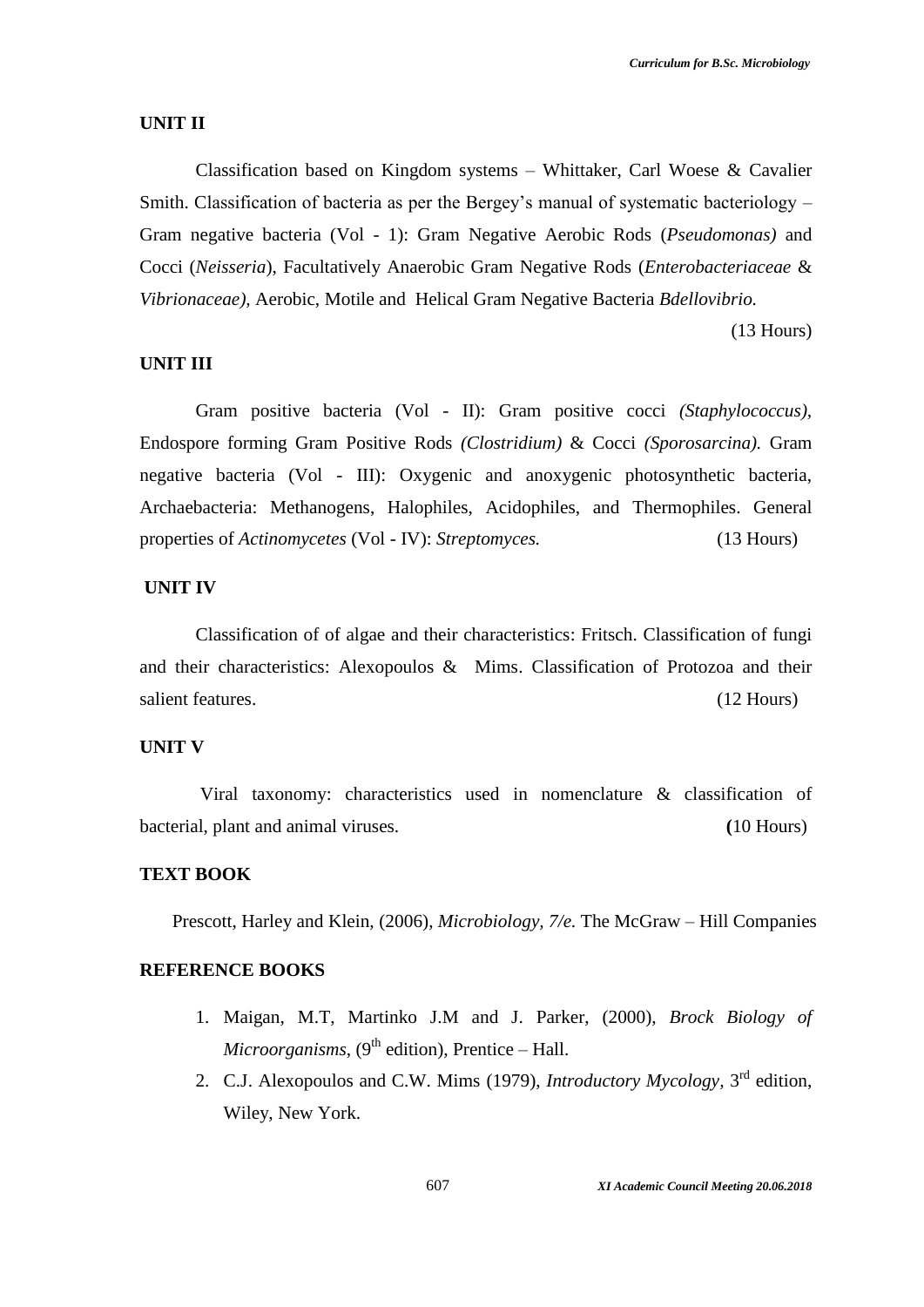- 3. E.W. Nester, C.V. Roberts and M.T. Nester 1995. *Microbiology – A Human Perspective,* lowa, USA.
- 4. R.Y. Stainer, J.L. Ingraham, M.L. Wheelis and P.R. Paintor 1999. *General Microbiology*, McMillan Educational Ltd, London.
- 5. D.H.Bergey, John.G.Holt, 1994, *Bergey's Manual of Determinative Bacteriology*, Baltimore; Williams & Wilkins,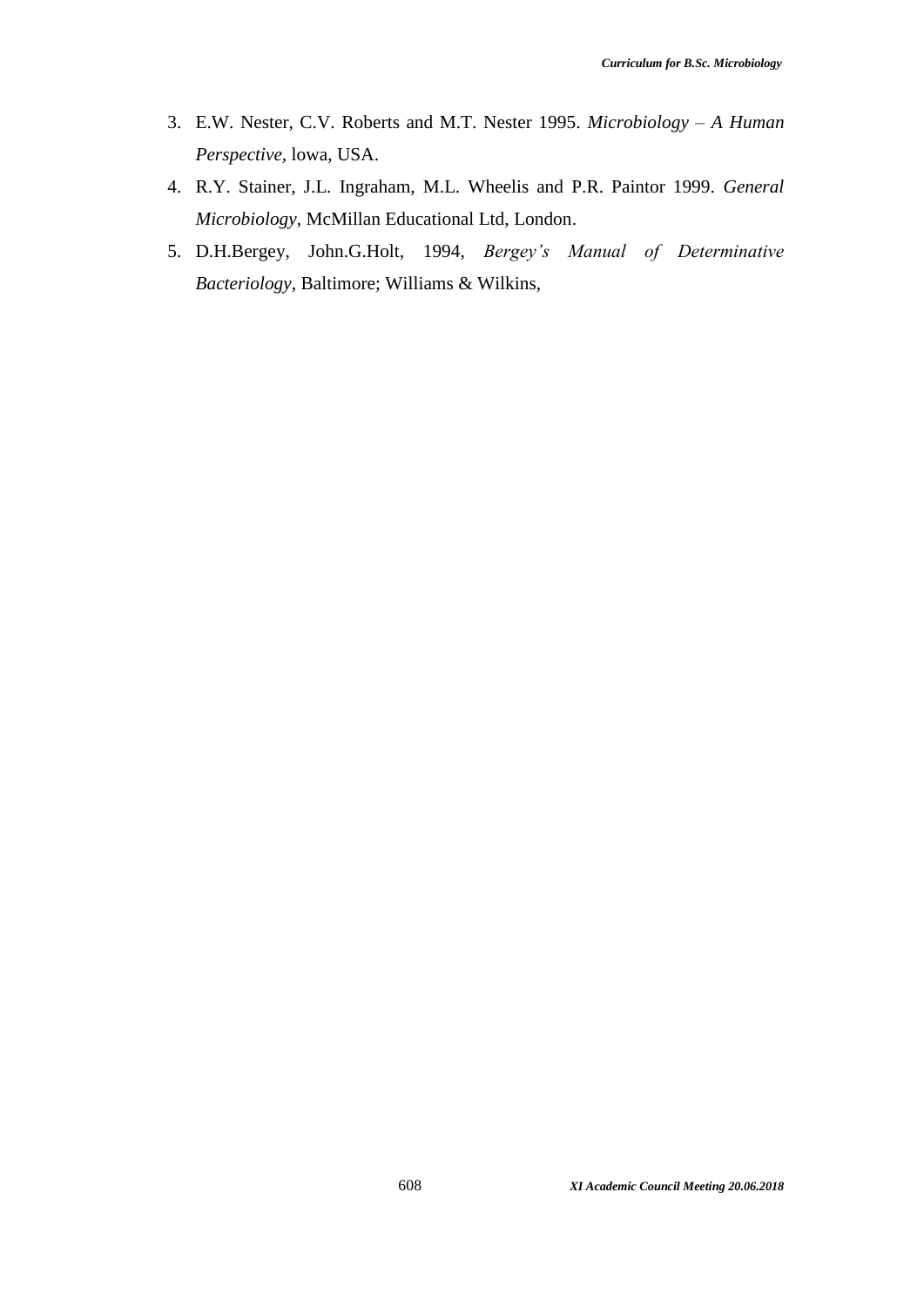

(Belonging to Virudhunagar Hindu Nadars) An Autonomous Institution Affiliated to Madurai Kamaraj University, Madurai *Re-accredited with 'A' Grade (3rd Cycle) by NAAC* VIRUDHUNAGAR - 626 001

**B.Sc. MICROBIOLOGY (SEMESTER**)

**(2018 -19 onwards)**

| Semester II                    |                                               | Hours/Week: 4  |          |
|--------------------------------|-----------------------------------------------|----------------|----------|
| Core Course-5                  | MICROBIAL PHYSIOLOGY AND<br><b>METABOLISM</b> | Credits: 4     |          |
| Course Code<br><b>18UMBC22</b> |                                               | Internal<br>25 | External |

# **COURSE OUTCOMES**

On Completion of the course, the students will be able to

- explore the vast range of physiology and metabolism found throughout the microbial community.
- know the anabolism and catabolism of macromolecules.
- gain knowledge on energy generation process.
- know the transport of metabolites inside the microbial cell and their role in microbial metabolism.
- know the survival of bacteria at extreme environment.
- gain knowledge on the photosynthetic bacteria and photosynthesis.

# **UNIT I**

Bioenergetics – Laws of thermodynamics, Entropy, Free energy and Generation of ATP. Carbohydrate metabolism – Embden Meyerhof (EMP) and Entner doudoroff (ED) pathways, Tricarboxylic acid Cycle (TCA), Substrate level phosphorylation, Electron Transport Chain (ETC) and Oxidative phosphorylation. Fermentation pathways from Pyruvate.(Lactic acid Fermentation). Gluconeogenesis. (12 Hours)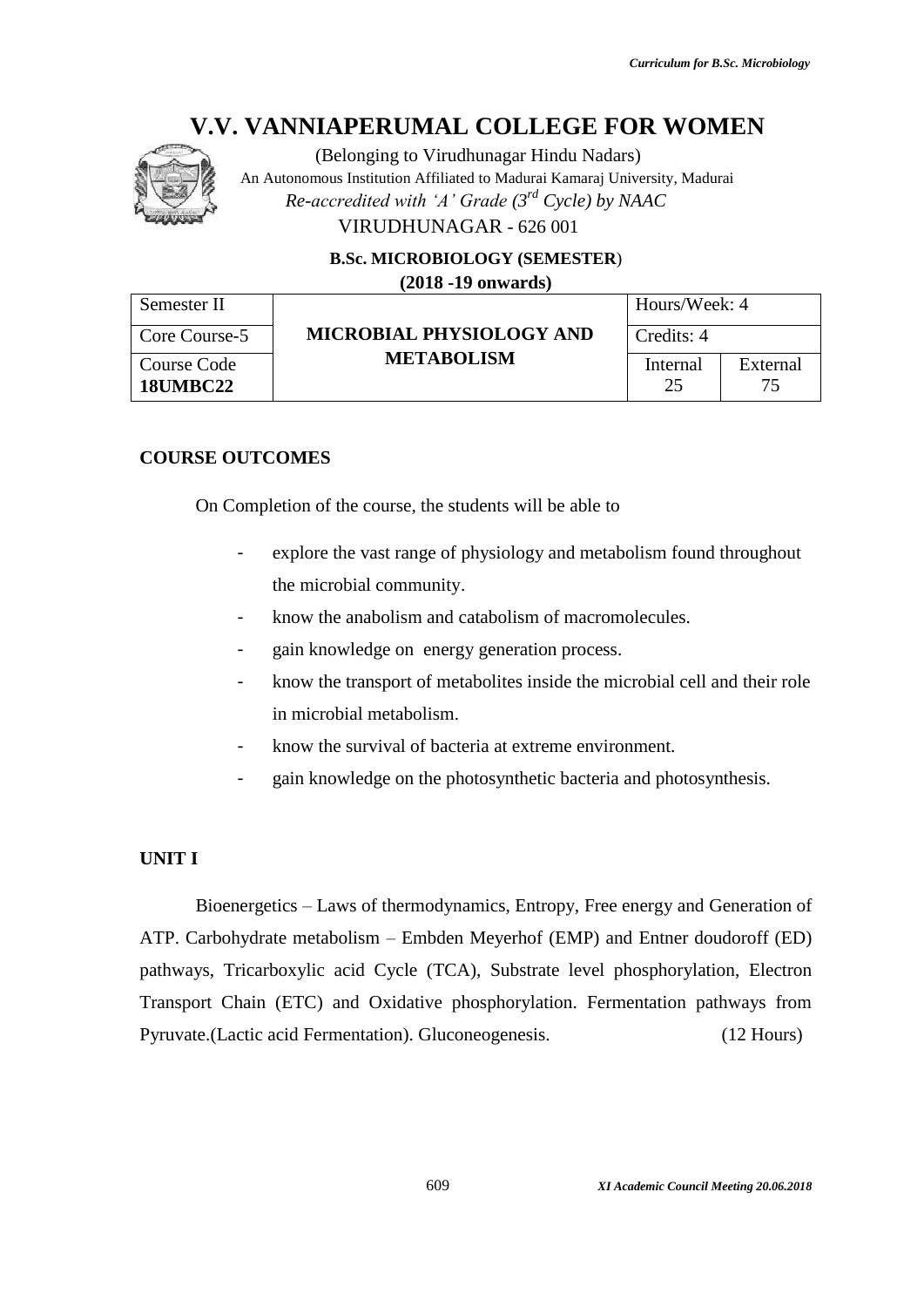#### **UNIT II**

Biosynthesis of aminoacids (Glutamic acid, lysine), Urea cycle. Fatty acid biosynthesis and oxidation (beta oxidation). Cell wall biosynthesis in prokaryotes.

(12 Hours)

# **UNIT III**

Bacterial photosynthesis – Oxygenic and Anoxygenic Photosynthesis. Carbon dioxide fixation. Transport of sugar and metabolites – active, passive and facilitated transport systems, Chemiosmosis and ion gradients. *(12 Hours)* 

# **UNIT IV**

Physiology of Bacterial Growth – Growth Factors – Different phases – Growth measurements. Survival at Extreme Environments – Thermophilic, Psychrophilic, Halophilic, Barophilic and Acidophilic bacteria. Radiation resistance: *Deinococcus radiodurans,* Magnetotactic Bacteria: *Magnetospirillum magneticum.*(12 Hours)

#### **UNIT V**

Morphology and Life cycle of *Hyphobacterium* and *Caulobacte*r, Gliding bacteria, Life cycle of fruiting bacteria - *Myxobacteri*a. Life cycle of *Bacillus* – Stages of endospore formation, germination and outgrowth. (12 Hours)

#### **TEXT BOOK**

.

Moat, AG, Foster JW and Spector MP, (2002), *Microbial Physiology, 4/e* Wiley- liss.

# **REFERENCE BOOKS**

- 1. Prescott, Harley and Klein, (2006), *Microbiology* 7/e, The McGraw- Hill Companies.
- 2. C.B.Powar, H.F.Daginawala, (1997), *General Microbiology* ,Vol I 2/e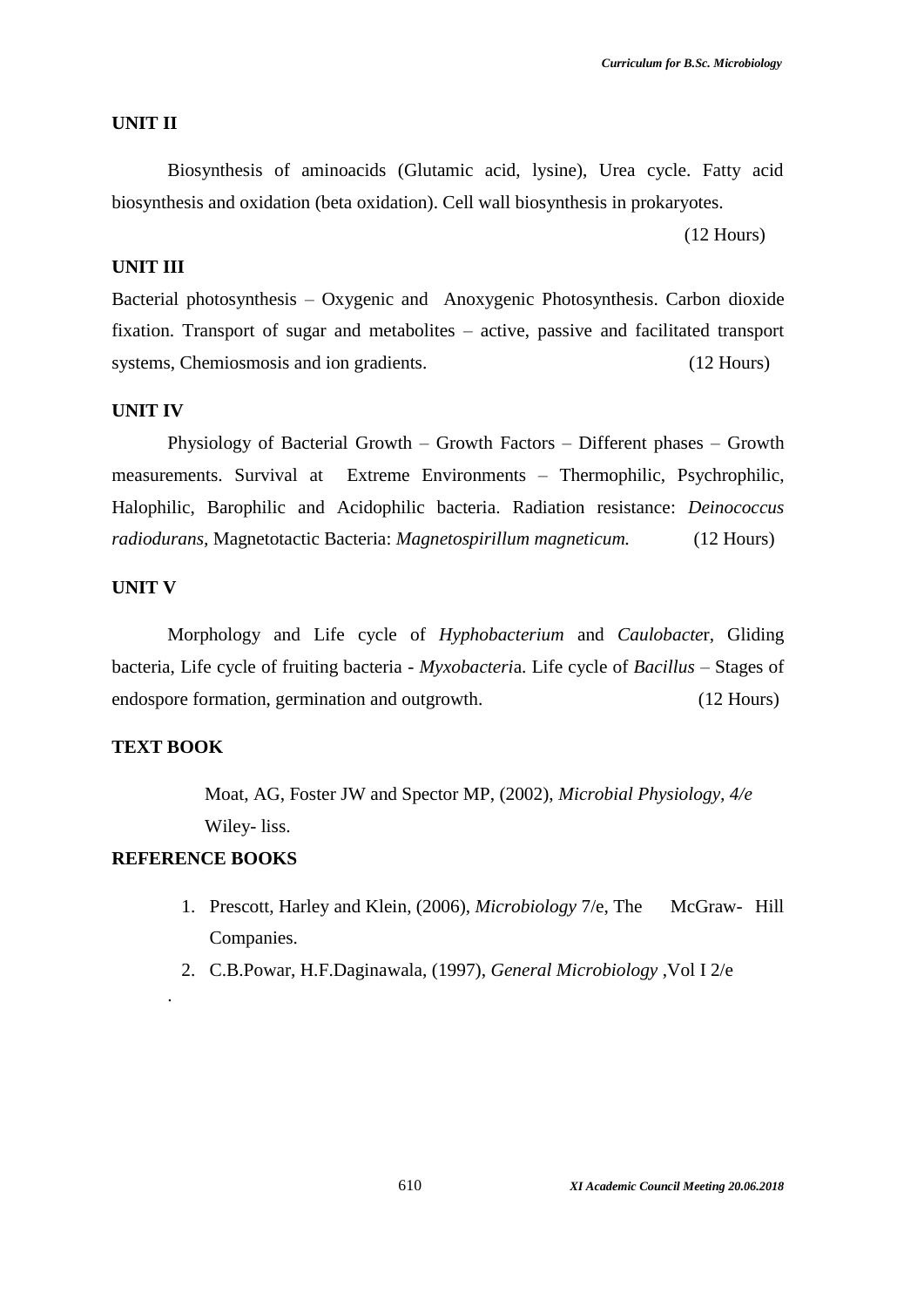

(Belonging to Virudhunagar Hindu Nadars)

An Autonomous Institution Affiliated to Madurai Kamaraj University, Madurai

*Re-accredited with 'A' Grade (3rd Cycle) by NAAC*

VIRUDHUNAGAR - 626 001

**B.Sc. MICROBIOLOGY (SEMESTER**)

**(2018 -19 onwards)**

| Semester II       |                              | Hours/Week: 2 |          |
|-------------------|------------------------------|---------------|----------|
| Skill Enhancement | <b>MICROBIOLOGICAL AND</b>   | Credits: 2    |          |
| Course -1         | <b>ANALYTICAL TECHNIQUES</b> |               |          |
| Course Code       |                              | Internal      | External |
| <b>18UMBS21</b>   |                              | 40            | 60       |

# **COURSE OUTCOMES**

On Completion of the course, the students will be able to

- know the basic equipment like various Microscope used for the observation of microorganisms.
- know the importance of sterilization techniques and equipments used in microbiology laboratory.
- enhance the knowledge on the analytical techniques like centrifugation.
- obtain knowledge on chromatography separation techniques.

# **UNIT I**

Principles and Types of sterilization - Physical methods - radiation and heat. Chemical methods – disinfectants. (4 Hours)

# **UNIT II**

Sterilization equipments - Autoclave, Hot air oven. Principles and functions of Laminar air flow chamber, Incubator, pH meter and Colorimeter. (7 Hours)

# **UNIT III**

Microscopy – Principles, parts and functions of Light, Darkfield, Phase contrast, Scanning Electron Microscope (SEM) and Transmission Electron Microscope (TEM).

(7 Hours)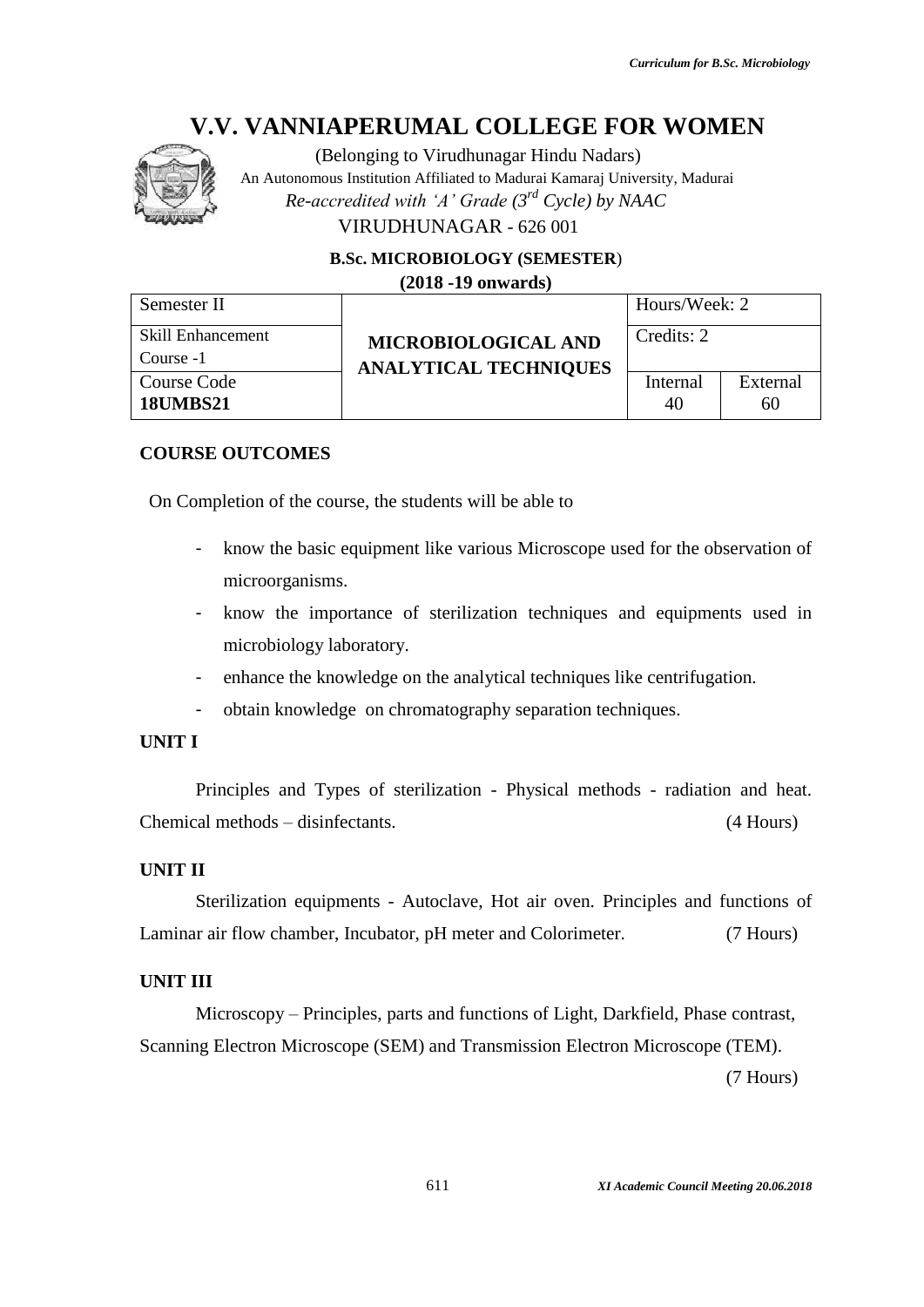#### **UNIT IV**

 Centrifugation –Centrifugal force and principles of sedimentation, Sedimentation coefficient, Types of centrifugation – Differential centrifugation, density gradient centrifugation and Ultra centrifugation. (6 Hours)

# **UNIT V**

Chromatography – Types – principles of paper chromatography, Thin layer chromatography and Column chromatography (ion exchange chromatography). (6 Hours)

### **TEXT BOOK**

P. Palanivelu, *Analytical Biochemistry & Separation Techniques, IV Edition* – 21st Century Publication, Palkalai Nagar, Madurai (2004).

# **REFERENCE BOOKS**

- 1. Prescott, Harley and Klein. 2006. *Microbiology 7/e.* The McGraw-Hill Companies.
- 2. K.R. Aneja, *Experiments in Microbiology Plant pathology Tissue culture and Mushroom cultivation.*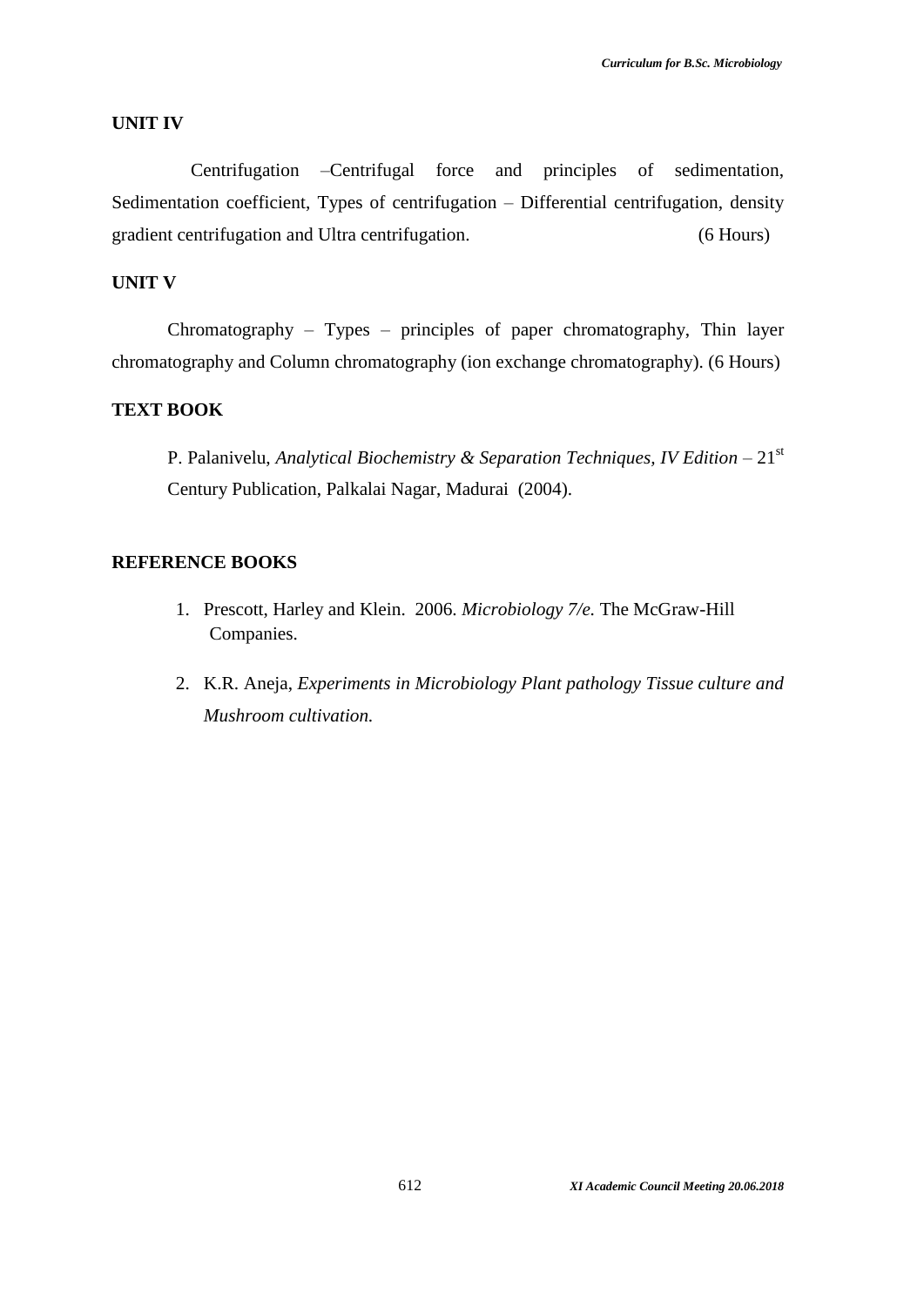

(Belonging to Virudhunagar Hindu Nadars) An Autonomous Institution Affiliated to Madurai Kamaraj University, Madurai *Re-accredited with 'A' Grade (3rd Cycle) by NAAC* VIRUDHUNAGAR - 626 001

**B.Sc. MICROBIOLOGY (SEMESTER**)

**(2018 -19 onwards)**

| Semester I/II            | <b>CORE PRACTICAL - I</b><br><b>MAJOR PRACTICAL - I</b> | Hours/Week: 2  |                |
|--------------------------|---------------------------------------------------------|----------------|----------------|
| Core Course-3            |                                                         | Credits: 2     |                |
| Course Code<br>18UMBC21P |                                                         | Internal<br>40 | External<br>60 |

# **Basic Microbiology**

- 1. Personal protection and conduct in microbiology laboratory.
- 2. Isolation and Enumeration of bacteria / fungi from environmental samples (Soil & Water)
- 3. Pure culture techniques: streak, spread and pour plate methods
- 4. Observation of bacterial motility by hanging drop method
- 5. Staining methods: Simple staining, Gram-staining, Fungal staining (Lastophenol Cotton Blue).

# **Biochemistry**

- 1. Estimation of Carbohydrates Anthrone Method
- 2. Estimation of Proteins Lowry's Method
- 3. Estimation of Ascorbic acid by Volumetric Analysis.
- 4. Separation of Amino acids by paper chromatography.

# **Microbial Taxonomy**

# **Biochemical tests for bacterial identification**

- 1. Carbohydrate fermentation
- 2. IMViC tests
- 3. Catalase test
- 4. Oxidase test
- 5. Starch hydrolysis